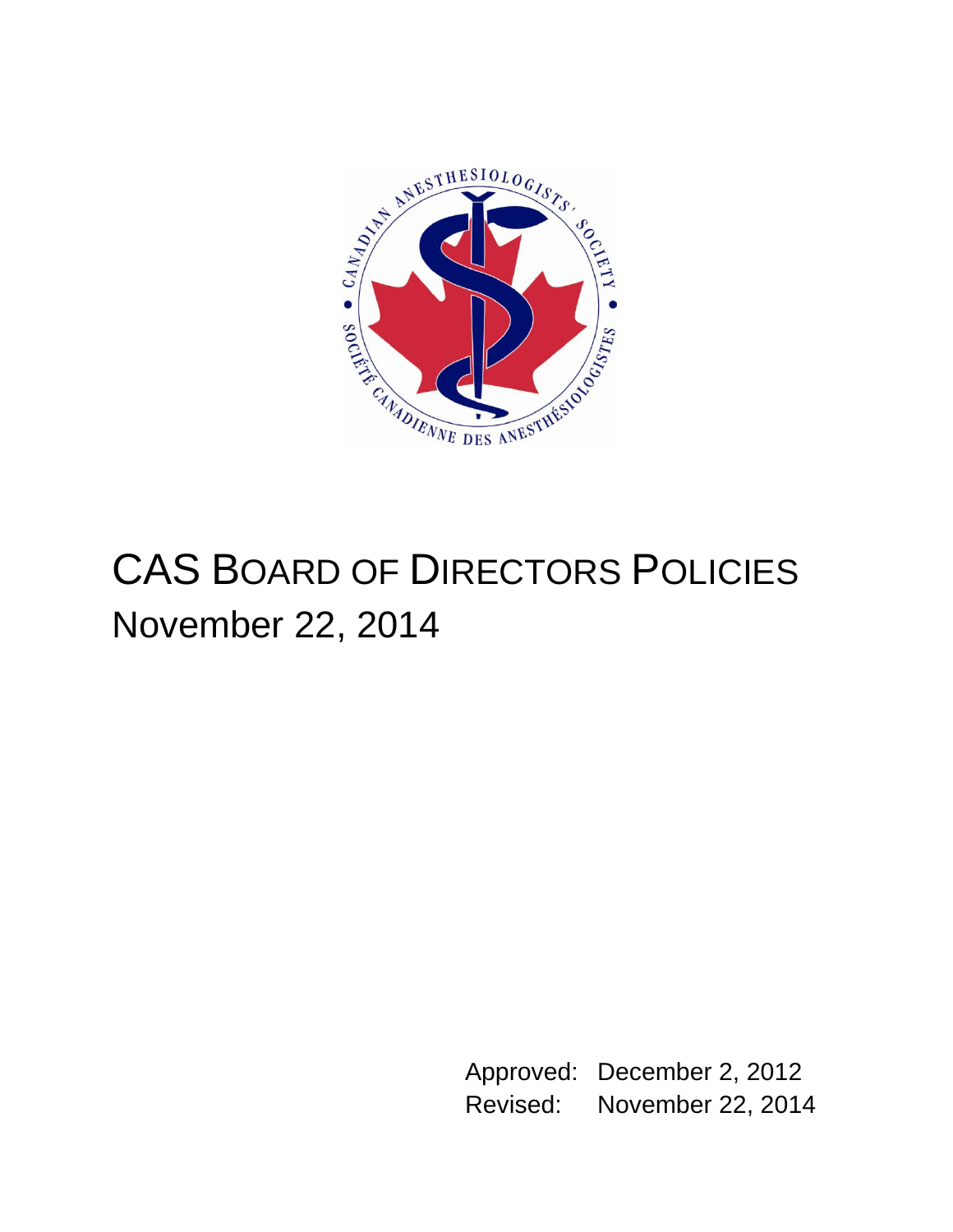# **TABLE OF CONTENTS**

| 1            |      |  |  |  |  |  |  |  |
|--------------|------|--|--|--|--|--|--|--|
|              | 1.1  |  |  |  |  |  |  |  |
|              | 1.2  |  |  |  |  |  |  |  |
|              |      |  |  |  |  |  |  |  |
| $\mathbf{2}$ |      |  |  |  |  |  |  |  |
|              | 2.1  |  |  |  |  |  |  |  |
|              | 2.2  |  |  |  |  |  |  |  |
|              | 2.3  |  |  |  |  |  |  |  |
|              | 2.4  |  |  |  |  |  |  |  |
|              | 2.5  |  |  |  |  |  |  |  |
|              | 2.6  |  |  |  |  |  |  |  |
|              | 2.7  |  |  |  |  |  |  |  |
|              | 2.8  |  |  |  |  |  |  |  |
|              | 2.9  |  |  |  |  |  |  |  |
|              | 2.10 |  |  |  |  |  |  |  |
|              | 2.11 |  |  |  |  |  |  |  |
|              |      |  |  |  |  |  |  |  |
| 3            |      |  |  |  |  |  |  |  |
|              | 3.1  |  |  |  |  |  |  |  |
|              | 3.2  |  |  |  |  |  |  |  |
|              | 3.3  |  |  |  |  |  |  |  |
|              | 3.4  |  |  |  |  |  |  |  |
|              | 3.5  |  |  |  |  |  |  |  |
|              | 3.6  |  |  |  |  |  |  |  |
|              | 3.7  |  |  |  |  |  |  |  |
| 4            |      |  |  |  |  |  |  |  |
|              | 4.1  |  |  |  |  |  |  |  |
|              | 4.2  |  |  |  |  |  |  |  |
|              | 4.3  |  |  |  |  |  |  |  |
|              | 4.4  |  |  |  |  |  |  |  |
|              |      |  |  |  |  |  |  |  |
| 5            |      |  |  |  |  |  |  |  |
|              | 5.1  |  |  |  |  |  |  |  |
|              | 5.2  |  |  |  |  |  |  |  |
|              | 5.3  |  |  |  |  |  |  |  |
|              | 5.4  |  |  |  |  |  |  |  |
|              | 5.5  |  |  |  |  |  |  |  |
|              | 5.6  |  |  |  |  |  |  |  |
|              | 5.7  |  |  |  |  |  |  |  |
|              | 5.8  |  |  |  |  |  |  |  |
|              |      |  |  |  |  |  |  |  |
|              |      |  |  |  |  |  |  |  |
|              |      |  |  |  |  |  |  |  |
|              |      |  |  |  |  |  |  |  |
|              |      |  |  |  |  |  |  |  |
|              |      |  |  |  |  |  |  |  |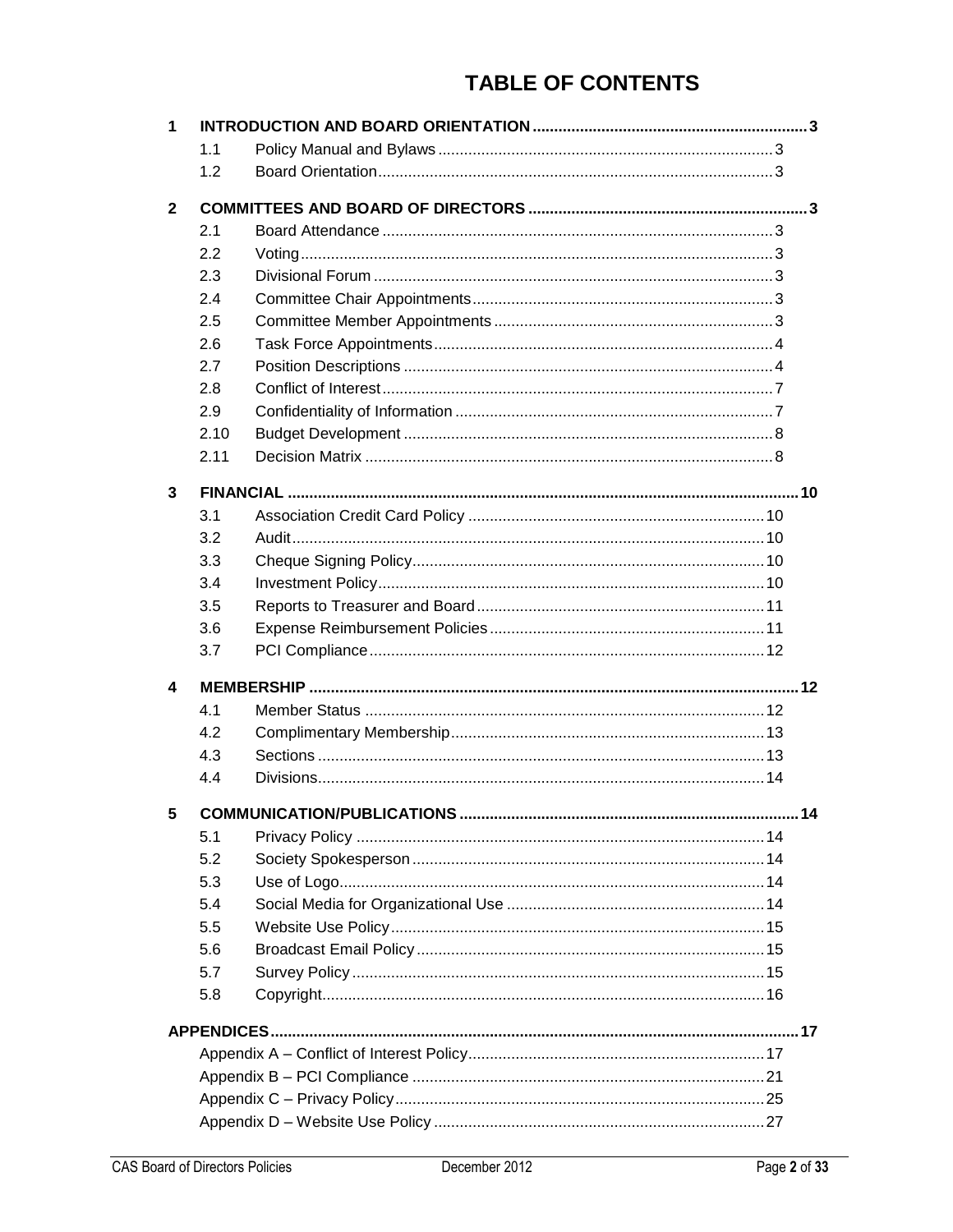# <span id="page-2-1"></span><span id="page-2-0"></span>**1 INTRODUCTION AND BOARD ORIENTATION**

### **1.1 Policy Manual and Bylaws**

This policy manual was developed and approved by the Board of Directors. The CAS Bylaws are the governing document of the organization and shall supersede any duplication covered in these policies.

### <span id="page-2-2"></span>**1.2 Board Orientation**

The Board of Directors shall have an orientation annually. The documents shall include: Bylaws, Board policies, annual budget, and a certification of insurance.

### <span id="page-2-4"></span><span id="page-2-3"></span>**2 COMMITTEES AND BOARD OF DIRECTORS**

### **2.1 Board Attendance**

Board members shall attend all meetings. With the exception of the ACUDA President and Resident Representative, members unable to attend in person or by teleconference are not allowed to send a delegate in their place. They can designate another Board member to present on their behalf. If a designate is not selected, the President presents the report.

### <span id="page-2-5"></span>**2.2 Voting**

A member of the Board shall be entitled to vote in person or by means of a telephonic communication. Voting by proxy by electronic communication is not permitted.

### <span id="page-2-6"></span>**2.3 Divisional Forum**

The Divisional Forum shall meet in conjunction with meetings of the Board of Directors to discuss the business and affairs of the Society's Divisions and shall report to the Board. It shall consist of the Divisional Representatives on the Board of Directors and at least one member of the Executive Committee. If unable to attend in person, members are allowed to send a delegate in their place. The President of the Society shall be the Chair of the Divisional Forum.

Expenses for attendance solely at the Divisional Forum shall not be reimbursed. Board members attending the Division Forum prior to the Board meeting shall be reimbursed according to that policy.

### <span id="page-2-7"></span>**2.4 Committee Chair Appointments**

All Committee Chairs shall be appointed by the Executive Committee on behalf of the Board of Directors and shall report to the Board of Directors.

 Committee Chairs shall be appointed after consultation with the respective Committee members.

All Committee Chairs shall be members in good standing of the Society.

 Appointments shall normally be for a three-year term, subject to annual review. Chairs may be asked to serve additional one-year terms. The President shall report all appointments and extensions of Committee Chairs to the Board of Directors.

### <span id="page-2-8"></span>**2.5 Committee Member Appointments**

All Committee members shall be appointed by the President on behalf of the Board of Directors.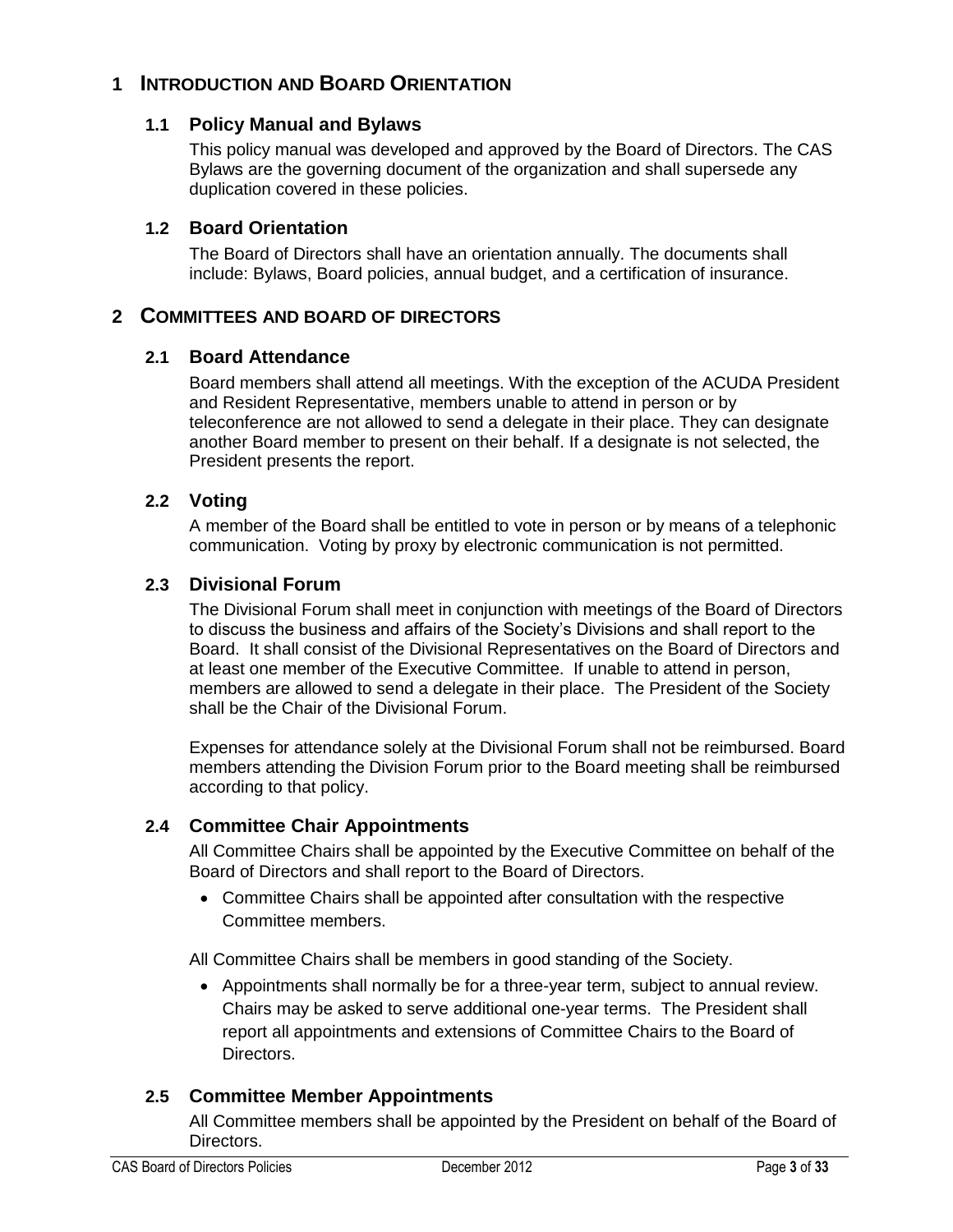Members of Committees shall be appointed after consultation with the respective Committee Chairs and the Executive Committee.

All members shall normally be members in good standing of the Society. Committee Chairs may recommend non-members of the Society to sit on Committees as required, subject to appointment by the President after consultation with the Executive Committee.

- Appointments shall normally be for a three-year term, subject to annual review. Members may be asked to serve additional one-year terms.
- The past Chair may serve one further year, if required.
- The bilingual nature of the Society should be reflected in Committee membership.
- Committee members should represent the four regions of Canada: Western, Ontario, Quebec and Atlantic, unless otherwise specified.
- Resident members shall be appointed to each Committee by the President when appropriate.
- The President shall report all appointments and extensions of Committee members to the Committees.

# <span id="page-3-0"></span>**2.6 Task Force Appointments**

The President may appoint a task force or working group from time to time to address issues that are not otherwise covered by a committee. The task force may be comprised of Board members, members in good standing of the Society or nonmembers. Their terms shall be limited in scope and end with the conclusion of the research, communication, program or other outcome determined by the President.

# <span id="page-3-1"></span>**2.7 Position Descriptions**

### *Board - General*

- 1 Attend and actively participate in all Board meetings.
- 2 Represent your members' views fairly, honestly and accurately.
- 3 Actively engage in Society business.
- 4 Understand all information provided to ensure that you are able to make informed decisions.

### *Role-specific - Officers*

- 1 Assume the leadership role to which you have been elected.
- 2 Lead the Board in the long-term planning of the organization.
- 3 Communicate regularly with members and encourage them to provide opinions and observations.
- 4 Be prepared to act as a spokesperson for the Society, when required.
- 5 Ensure the financial stability of the organization.
- 6 Support the Executive Director in the management of the Society office and its staff.

# **President**

- 1 Chair all meetings of the Board.
- 2 Lead the Board in all facets of the governance of the Society.
- 3 Maintain perspective on the strategic direction of the Society.
- 4 Maintain a close working relationship with the Executive Director.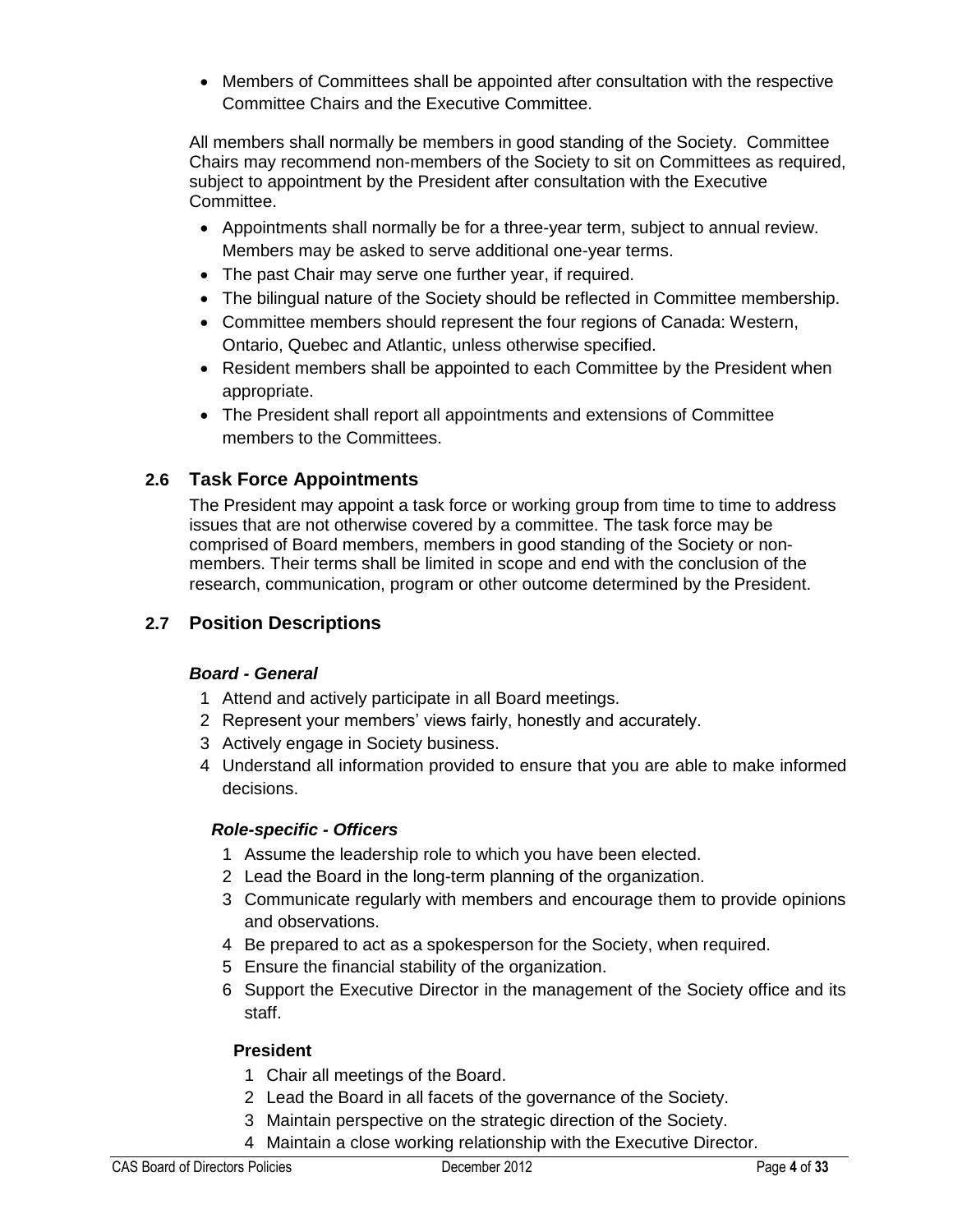- Be supportive to new Board members.
- Direct the Board in discussions and debates.
- Be prepared to represent the Society at all times.
- Act as a signing officer for the Society.

### **Vice President**

- Fill in for the President when not available.
- Assist with welcoming and training new Board members.
- Maintain a close working relationship with the Executive Director.
- Be prepared to represent the Society in the absence of the President.
- Act as a signing officer for the Society.

### **Secretary**

- Be aware of all aspects of the Society's governance.
- Direct the Board in discussions and debates.
- Maintain a close working relationship with the Executive Director and officially oversee the executive office operations.
- Be responsible for all Society communication including minutes of meetings.
- Ensure Board structure is responsive and effective.
- Be responsible for the Annual Business Meeting (ABM).
- Act as a signing officer for the Society.

### **Treasurer**

- Be aware of all aspects of Society finances.
- Maintain a relationship with the Society's auditing firm.
- Oversee the investment of Society funds.
- Maintain a close relationship with the Executive Director and the Accountant.
- Chair the CAS Finance Committee and report to the Board and the members at the ABM.
- Be responsible for the Society budget.
- Act as a signing officer for the Society.

### **Past President (Ex officio)**:

- Provides historical perspective.
- Provides continuity in strategic discussions.
- Chairs the Nominations Committee.

### *Role-specific - Divisional Representatives*

- Act as the liaison between your Division and the Society and be informed of all Divisional issues.
- Communicate with the Society's members within your Division.
- Act as the Board liaison by serving on at least one of the Society's standing committees.
- Provide information regularly to the Society, through its Board.
- Provide information regularly to the members by way of the Society Newsletter, attending Divisional meetings and by other means of communication, i.e., telephone, e-mail and mail.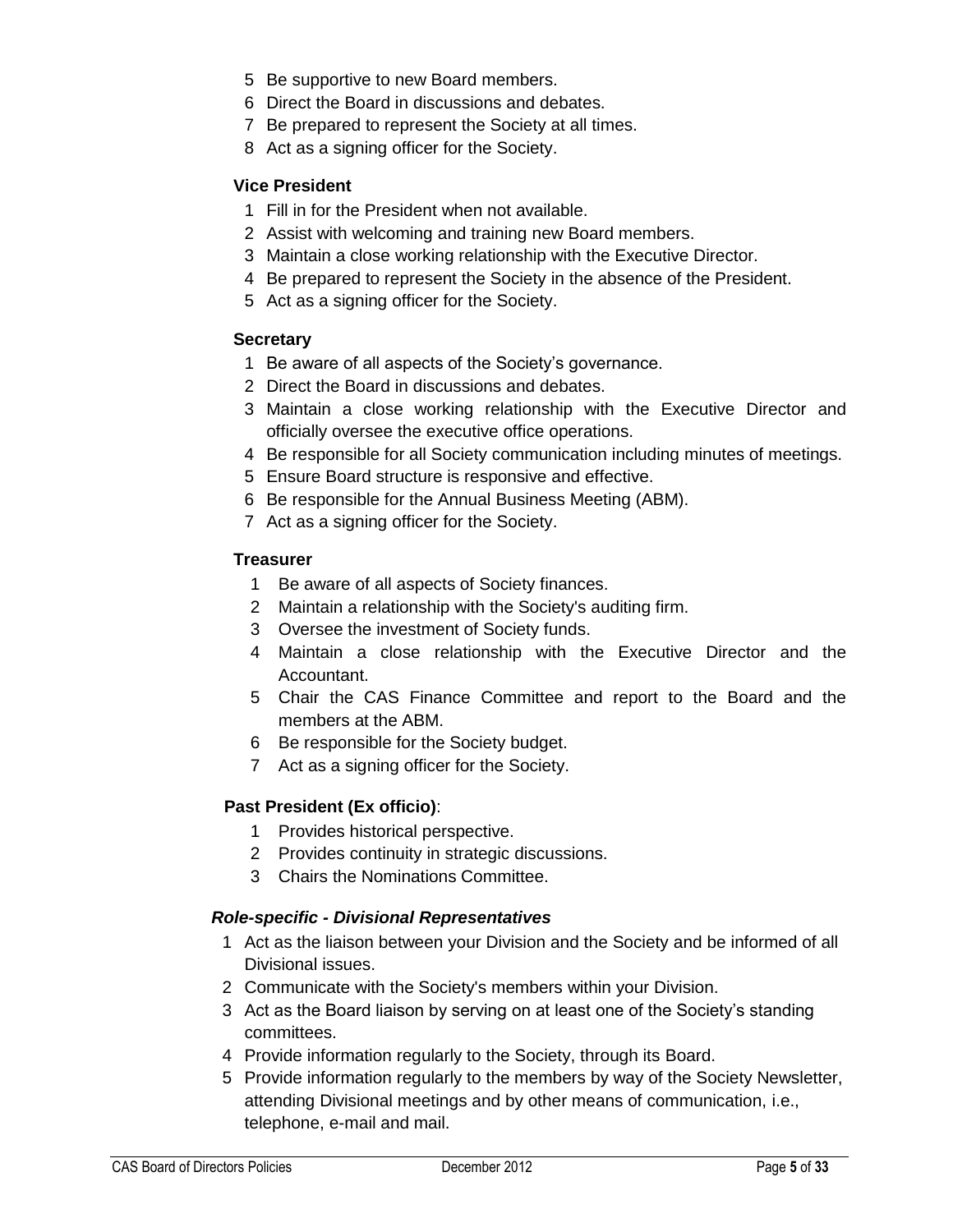Each Divisional Representative is also expected to advise their Division's Executive of the CAS Board of Directors' schedule of meetings and to ensure that Divisional reports to the Board are submitted by the specified deadlines.

It is the incumbent's responsibility to ensure continuity of representation from your Division. By February  $1<sup>st</sup>$  of the second year of the 2-year term, you must inform the Society of a nominated successor or your nomination to continue.

### *Role-specific - Resident Representative*

- 1 Act as the liaison between Resident members and the Society.
- 2 Provide recommendations to the Society for Resident representation on the Society's standing committees.
- 3 Provide information regularly to the Society, through its Board.
- 4 Provide information regularly to Resident members by way of the Society Newsletter, attending Resident meetings and by other means of communication, i.e., telephone, email and mail.
- 5 Provide recommendations to the Membership Services Committee for nominations for the Clinical Teacher Award.

The Resident Representative is also expected to advise the Residents' Section Executive of the CAS Board of Directors' schedule of meetings and ensure that reports to the Board are submitted by the specified deadlines. An alternate representative shall be elected at the time of the Resident Representative and shall be invited to Board meetings, without entitlement to vote, in the absence of the Resident Representative.

It is the incumbent's responsibility to ensure continuity of representation from the Residents' Section. At the end of the one-year term, you must inform the Society of a successor or your continuation.

### *Role-specific - ACUDA President*

- 1 Act as the liaison between ACUDA and the Society.
- 2 Communicate with the ACUDA contacts whenever necessary.
- 3 Act as the Board liaison by serving on at least one of the Society's standing committees.
- 4 Provide information regularly to the Society, through its Board.
- 5 Provide information regularly to the members by way of the Society Newsletter, attending meetings and by other means of communication, i.e., telephone, email and mail.
- 6 Be aware of any candidates for Senior Membership in your organization.
- 7 Advise ACUDA Executive of the CAS Board of Directors' schedule of meetings and ensure that ACUDA reports to the Board are submitted by the specified deadlines.

The Vice President of ACUDA may attend Board meetings as the alternate representative of ACUDA without entitlement to vote.

### *Finance Committee*

- 1 Oversee investments and meet with the designated CAS investment advisor.
- 2 Set credit card limits.
- 3 Overall financial management of the Society, including oversight of the *Canadian Journal of Anesthesia* and Annual Meeting finances.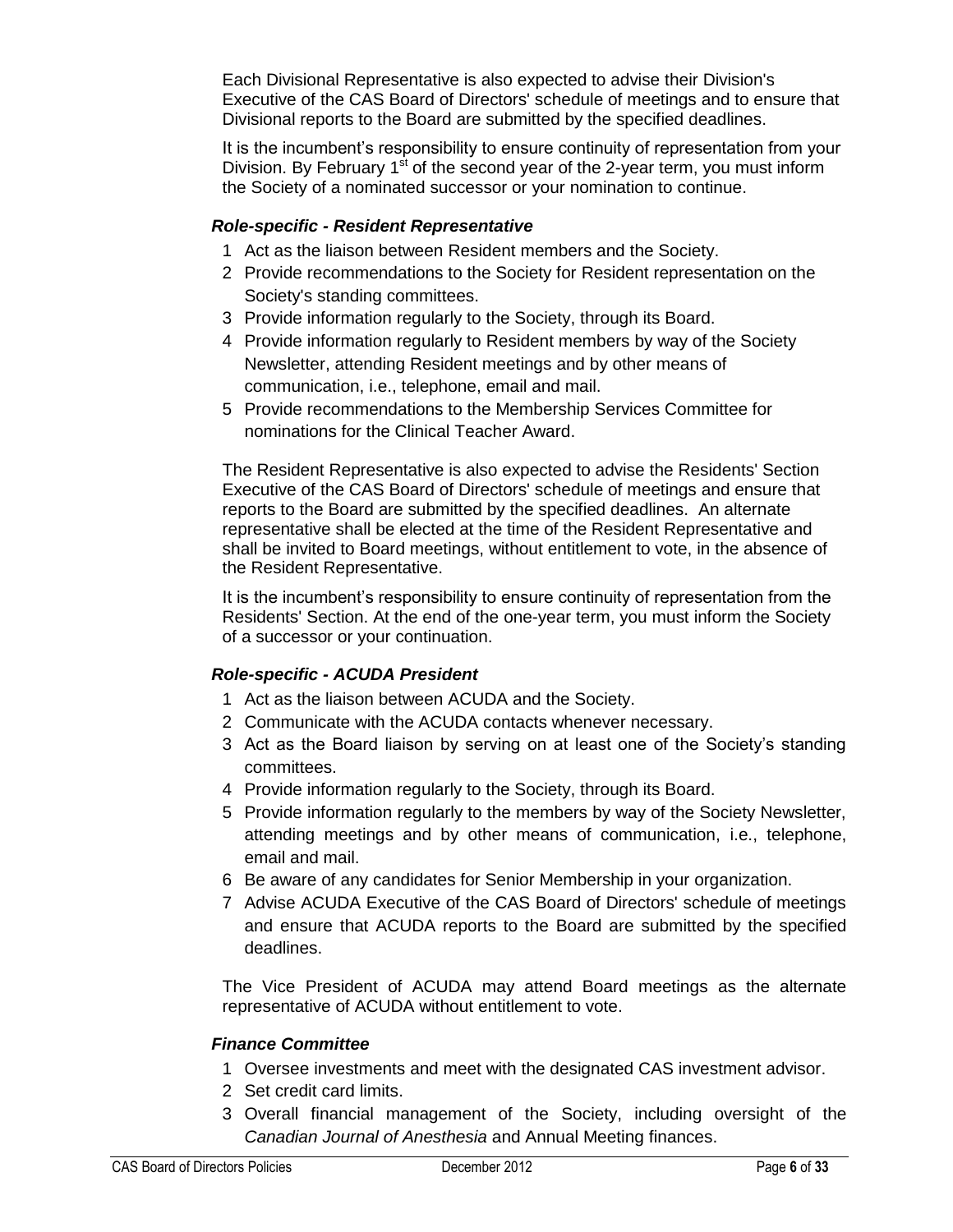### <span id="page-6-0"></span>**2.8 Conflict of Interest**

Refer to [Appendix A.](#page-16-1)

All officers, other Directors, and members of committees, except as members of the *CJA* editorial Board, shall serve without compensation other than reimbursement for reasonable expenses as authorized by the Board. As so limited, the Board may adopt one or more conflict-of-interest policies applicable to Directors, officers, employees, and others dealing with the Society, and covered persons shall make such disclosures as may be required. All Directors shall submit a conflict of interest disclosure form annually. If a conflict is implicated by a decision or transaction under contemplation by the Society, the affected person shall, in addition to disclosing all material information regarding that conflict, recuse himself or herself from consideration of the relevant decision or transaction.

The CAS expects Board members, Committee Chairs and Committee members to make decisions for the benefit of the CAS that are free from undue influence; they are required to avoid any conflict of interest.

A conflict of interest occurs when, in the course of his or her work on behalf of the CAS, an individual is required to deal with any matter in which s/he has a direct or indirect personal interest, whether or not the individual acts or intends to act in a way which is inconsistent with the interests of the CAS.

A direct personal interest is an interest through which the individual may derive an economic benefit or avoid an economic loss. For example, participating in the negotiation or settlement of a contract on behalf of the CAS from which an individual may derive a personal, financial or other benefit.

An indirect personal interest arises where the potential economic benefit, or avoidance of economic loss, would be experienced by another person or corporation having a financial or personal relationship with the individual.

Whether real or perceived, the perception of a conflict of interest is as important as whether or not such conflict actually exists. Such perceptions adversely affect relationships within and outside the Society.

In all situations, where an individual's personal or business activities and interests may be perceived to be in conflict with those of the CAS, the individual is required to immediately disclose the potential conflict of interest. It is important to make the disclosure when the conflict first becomes known. If the individual does not become aware of the conflict until after a matter is concluded, nevertheless s/he must still make the disclosure immediately.

If the individual is not sure whether some intended activity falls within these guidelines, s/he must discuss the situation with the Executive Committee and/or Executive Director. Upon receiving disclosure of a conflict of interest, the Executive Committee/Executive Director will take whatever reasonable steps are required under the circumstances, to ensure the individual is not required to deal with the matter giving rise to the conflict of interest. Please note that a conflict of interest usually arises without any wrongdoing or improper conduct on the part of the individual. Therefore, individuals will not be treated adversely for making prompt and full disclosure of the circumstances.

# <span id="page-6-1"></span>**2.9 Confidentiality of Information**

Board members and volunteers are expected to keep information confidential and will not, during his/her term or any time after the end of his/her term, disclose to any person or organization, any financial or business knowledge which a Board member/volunteer may have acquired during their term.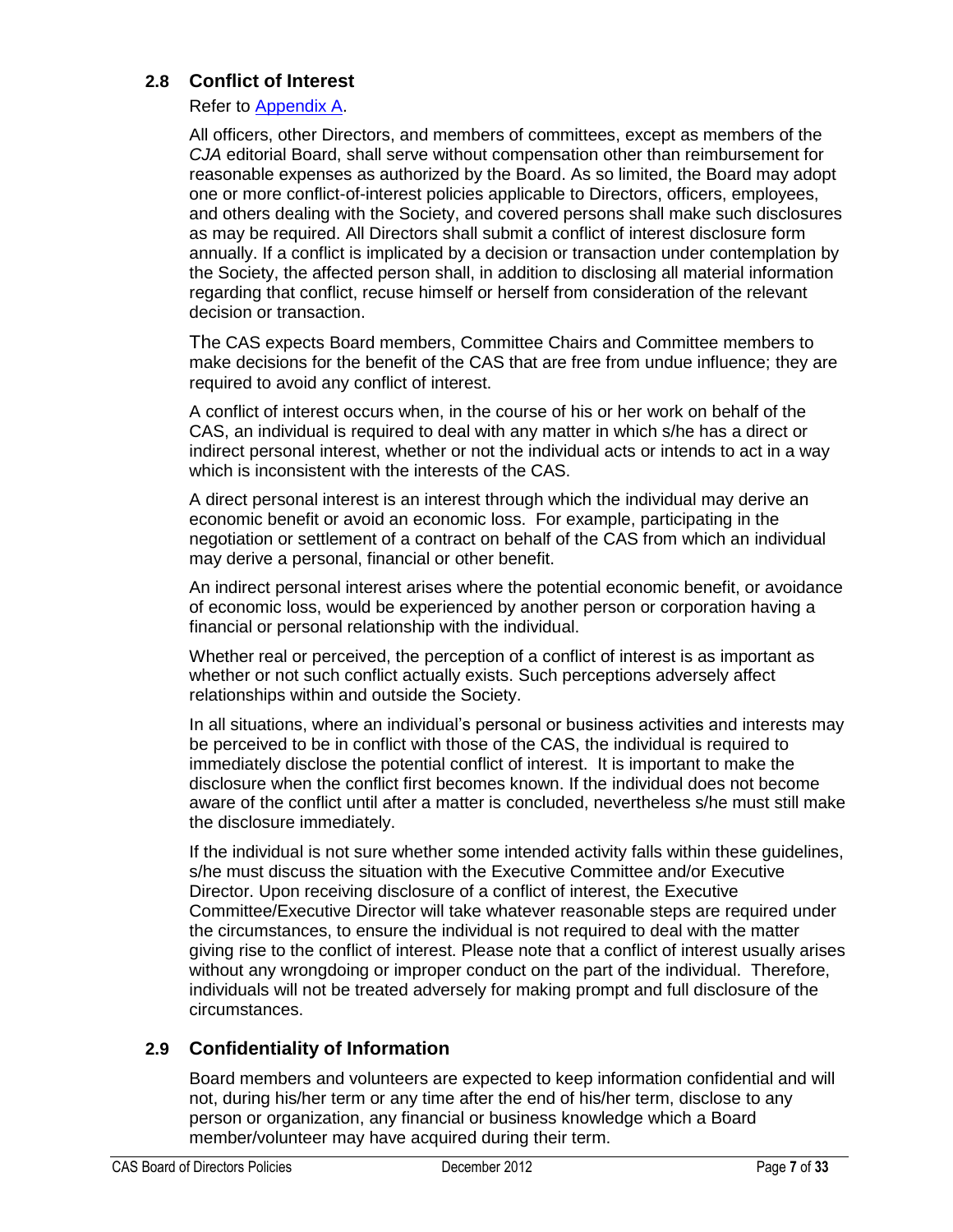Confidential proprietary information pertaining to finances, pending proposals / contracts, unannounced services, research results, member and prospect lists, computer programs, private business activities, plans and strategies of the CAS are all considered privileged.

Disclosure or use of such information for personal advantage or private speculation is not permitted. Safeguarding of such information is a high priority responsibility of all Board members and volunteers, as is respecting any proprietary or copyright conditions that may exist.

### <span id="page-7-0"></span>**2.10 Budget Development**

Each Committee Chair is required to review those budget accounts for which they are responsible and understand the committee expenses in the larger picture of the Society.

Initial budget figures for the remainder of the current year and the following year are assembled during August and September by the Executive Director and relevant staff with numerous consultations amongst parties connected to the Revenue and Expense categories. The process is coordinated by the Controller who prepares the first draft, which is subsequently amended and updated together with the Executive Director and outside Finance Consultant.

Copies of this updated draft are sent to the Treasurer by early October for his/her initial review and input, followed by a conference call to discuss proposed changes. The revised draft is prepared and then circulated amongst the Executive Committee for their initial review and input by mid-October.

This draft is discussed with the entire Executive Committee via conference call, led by the Executive Director with the Controller and Finance Consultant present. Any further concerns are addressed and resulting changes agreed upon by all, with the final draft prepared afterwards for circulation to the entire Board in late October. This version is then formally presented at the Board Meeting in early November for final discussion and approval.

### <span id="page-7-1"></span>**2.11 Decision Matrix**

Within CAS, the Board of Directors has the ultimate authority, responsibility and accountability for decisions and actions that are made or not made. However, as the affairs of CAS cannot be efficiently managed in that manner, the Board of Directors may delegate their authority and responsibility to others.

For the organization to work smoothly, it is essential that each involved person within the organization understand where the authority, responsibility and accountability for various functions and decisions lie. It is also essential that all involved members of the organization have a clear understanding of who in the organization must be consulted before a decision is made and who should be informed of a decision when it has been made.

Each type of decision that should be made by the Board of Directors or the contracted staff and for which the decision-making relationships need to be established should be listed on the worksheet under "Description of Decision". Then the role of each of these elements of the organization should be noted in the appropriate column with the appropriate letter code.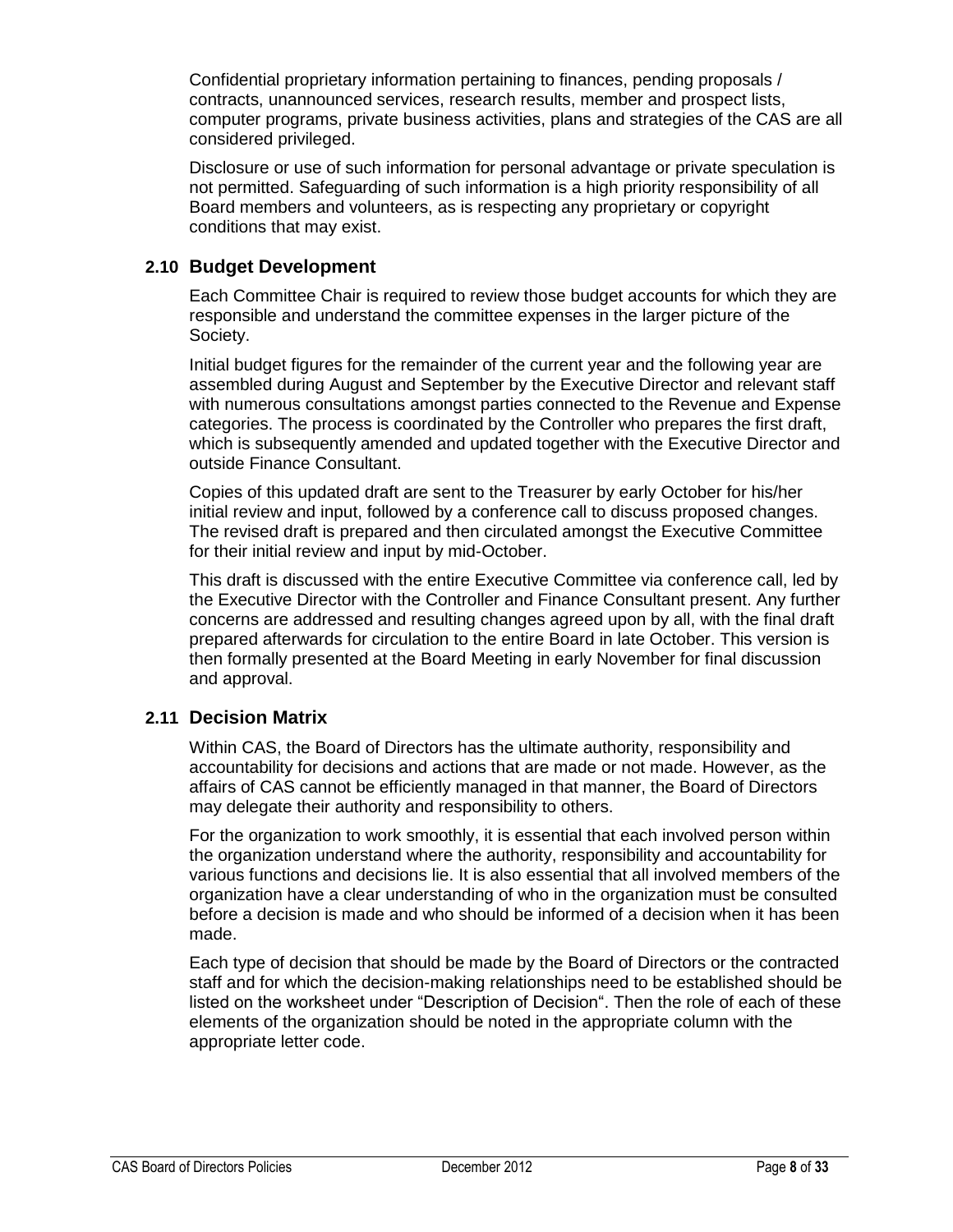### **Definition of Decision-making Roles:**

#### **A. Decision Maker**

The person or group within the organization with the authority and responsibility to make the decision. This person or group may seek advice or receive recommendations from others and need to advise others once the decision is made.

### **B. Make Recommendation to Decision Maker**

The person or group within the organization responsible for making a recommendation to the decision maker. This person or group may use other sources within the organization to study and develop the recommendation and may seek advice from other segments of the organization.

#### **C. Must be Advised**

The person or group within the organization that must be advised about a decision that has been made. If the decision is to be disseminated publicly or to the organization, or both, such person or segment of the organization is to be advised beforehand.

| $C$ – Informed/advised of decision<br>$A - Make decision$<br><b>B</b> - Recommend decision to decision maker |                                                         |                                     |                  |                                      |           |                  |  |  |  |
|--------------------------------------------------------------------------------------------------------------|---------------------------------------------------------|-------------------------------------|------------------|--------------------------------------|-----------|------------------|--|--|--|
|                                                                                                              | <b>Description of Decision</b>                          | <b>Board of</b><br><b>Directors</b> | <b>President</b> | <b>Executive</b><br><b>Committee</b> | Treasurer | <b>Staff</b>     |  |  |  |
|                                                                                                              | Hiring & managing staff                                 |                                     |                  |                                      |           |                  |  |  |  |
|                                                                                                              | <b>Hire Executive Director</b>                          | $\mathbf C$                         |                  | A                                    |           |                  |  |  |  |
| 2.                                                                                                           | <b>Evaluate ED</b>                                      | $\overline{\mathbf{c}}$             |                  | A                                    |           |                  |  |  |  |
| 3.                                                                                                           | Hire permanent Staff                                    |                                     |                  | $\overline{\mathbf{c}}$              |           | A (ED)           |  |  |  |
| 4.                                                                                                           | <b>Evaluate Staff</b>                                   |                                     |                  | $\overline{\mathbf{c}}$              |           | A (ED)           |  |  |  |
| 5.                                                                                                           | Hire temp/agency Staff                                  |                                     |                  |                                      |           | B A(ED)          |  |  |  |
|                                                                                                              | <b>Hiring contractors</b>                               |                                     |                  |                                      |           |                  |  |  |  |
| 1.                                                                                                           | <b>Evaluating services</b>                              | C                                   |                  | A                                    |           | B                |  |  |  |
| 2.                                                                                                           | Hire contractors as needed                              | $\overline{\mathbf{c}}$             |                  | A                                    |           | B A(ED)          |  |  |  |
|                                                                                                              | 3. Selection of or change in strategic                  | A                                   |                  | в                                    |           | В                |  |  |  |
|                                                                                                              | alliances, partnerships                                 |                                     |                  |                                      |           |                  |  |  |  |
| <b>Budget/Fiscal Control</b>                                                                                 |                                                         |                                     |                  |                                      |           |                  |  |  |  |
| 1.                                                                                                           | <b>Annual Operating Budget</b>                          | A                                   |                  |                                      | B         | B                |  |  |  |
|                                                                                                              | 2. Approve quarterly and annual<br>financial statements | A                                   |                  |                                      | в         |                  |  |  |  |
| 3.                                                                                                           | Set registration fees                                   | A                                   |                  |                                      |           | B                |  |  |  |
| 4.                                                                                                           | Approve expenses > \$2,500                              |                                     | A                |                                      | A         | B                |  |  |  |
| 5.                                                                                                           | Hire auditing firm                                      | A                                   |                  |                                      |           | B                |  |  |  |
| Organization                                                                                                 |                                                         |                                     |                  |                                      |           |                  |  |  |  |
| 1.                                                                                                           | Board agenda                                            | C                                   | A                |                                      |           | В                |  |  |  |
| 2.                                                                                                           | Business plan, operations                               | $\overline{\mathbf{c}}$             | A                |                                      |           | B                |  |  |  |
|                                                                                                              | 3. Bylaw changes                                        | A                                   |                  | В                                    |           | B                |  |  |  |
| 4.                                                                                                           | Changes in names and logos                              | A                                   |                  |                                      |           | в                |  |  |  |
|                                                                                                              |                                                         |                                     |                  |                                      |           |                  |  |  |  |
|                                                                                                              | <b>Conference and Programs</b>                          |                                     |                  |                                      |           |                  |  |  |  |
| 1.                                                                                                           | Site selection                                          | A                                   |                  |                                      |           | B                |  |  |  |
|                                                                                                              | $\overline{2.}$ Educational programs – content,         |                                     |                  |                                      |           | B w/             |  |  |  |
|                                                                                                              | format, timing                                          | A                                   |                  |                                      |           | Program          |  |  |  |
|                                                                                                              |                                                         |                                     |                  |                                      |           | <b>Committee</b> |  |  |  |
| 3.                                                                                                           | New programs                                            |                                     |                  | A                                    |           | B                |  |  |  |

#### **CAS Decision-making Matrix**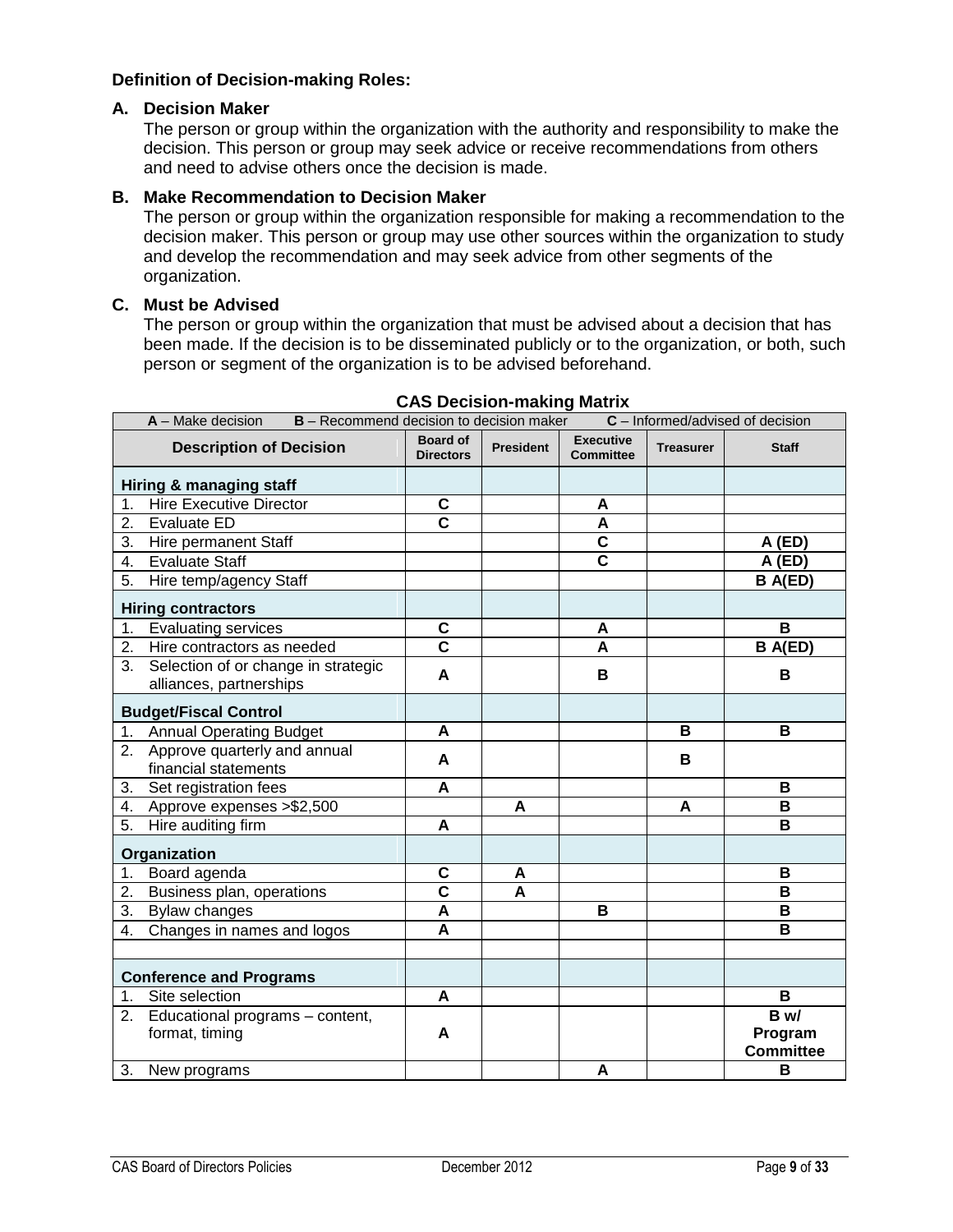# <span id="page-9-1"></span><span id="page-9-0"></span>**3 FINANCIAL**

### **3.1 Association Credit Card Policy**

Corporate credit cards may be used for business purposes only. Corporate credit cards are not to be used for personal use. Non-business items should be purchased with a personal credit card. Each card holder is ultimately responsible for submitting receipts for all charges they have incurred.

The following policy is in effect regarding the acquisition and use of business credit cards for the association. The following are eligible to obtain individual credit cards in the name of the CAS – President, Executive Director and Operations Manager.

The Society has an established combined credit limit appropriate to the needs of the Society. Each card holder will be responsible to ensure the safekeeping of their card. The following guidelines shall be followed.

Guidelines and authorized uses of the credit card:

- Purchase of goods or services where direct billing is not available
- Reserving hotel rooms for Society business
- Paying for hotel lodging and expenses while on Society business
- The card shall not be used to circumvent the required cheque- signing procedure.

It shall be the policy of the Society to pay the credit card each month as it comes due as not to incur late fees. Receipts shall be attached to the monthly statement and reconciled. All credit card statements shall be approved by the Treasurer/Secretary, regardless of amount.

### <span id="page-9-2"></span>**3.2 Audit**

An audit of the CAS financials shall be conducted annually. Proposals for the audit shall be requested every six years for a six-year time period from at least three potential auditors. The recommendations resulting from the review of proposals shall be distributed to the CAS Board of Directors for a final selection of the auditor.

### <span id="page-9-3"></span>**3.3 Cheque Signing Policy**

The Authorized Signing Officers of the Society shall be the President, Vice President, Secretary, Treasurer, and Executive Director; any two of them may exercise Signing Authority on behalf of the Society and may, from time to time, delegate authority in writing to one or more delegates to do any or all of the actions described in the definition of Signing Authority. Signers may sign cheques payable to themselves after they have been appropriately authorized.

### <span id="page-9-4"></span>**3.4 Investment Policy**

CAS investment funds are managed according to the following investment policy of the Society.

- 1. The CAS will maintain investment reserves (Net Assets) to handle any and all financial responsibilities of the Society.
- 2. Investments held should be a minimum of 50% of budgeted membership dues, plus the cash requirements for the  $1<sup>st</sup>$  quarter of the following fiscal period. These investments will be held in low-risk investment vehicles.
- 3. Investments will be held primarily in medium- to long-term instruments; however shorter-term vehicles will be required to cover shorter-term obligations. An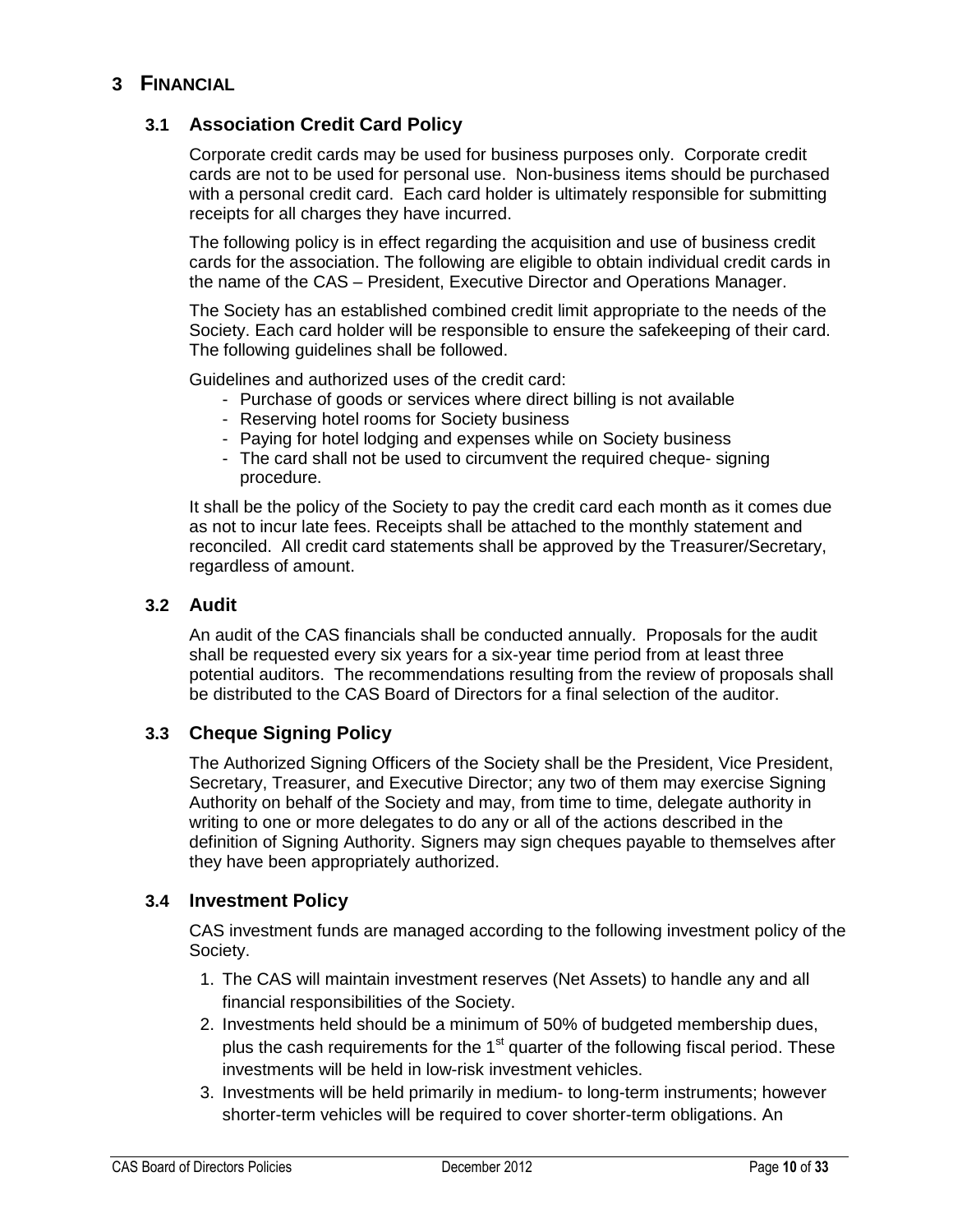investment advisor, who administers the invested funds, will be nominated by the Finance Committee and ratified by the CAS Board.

- 4. The investment advisor will communicate through the Executive Director and Treasurer of the CAS.
- 5. The Finance Committee will review the performance of the invested funds on an annual basis and report its findings to the CAS Board.
- 6. Congress Funds This one-time allocation will be invested in low-risk long-term investments as recommended by the investment advisor. The value of the capital is to be maintained and protected. Interest earned will be transferred to the Operating funds.
- 7. Operating funds: Society income is primarily collected during the December/January and April/May timeframes, and thus excess amounts during these periods are to be invested in cashable GICs and redeemed as required throughout the year.
- 8. This policy will be reviewed by the Finance Committee annually.

# <span id="page-10-0"></span>**3.5 Reports to Treasurer and Board**

On a monthly basis, the CAS Treasurer shall receive reports (by the end of the following month) including balance sheet, P&L, details of revenue and expenses. The most recent monthly financial statements shall be approved by the Board of Directors at their scheduled meetings.

# <span id="page-10-1"></span>**3.6 Expense Reimbursement Policies**

### **President**

The President and his/her spouse will be reimbursed for travel expenses when attending all Divisional, affiliate societies or other association meetings, unless expenses are covered by the meeting sponsor. The President shall be entitled to business class airfare on trans-oceanic flights.

[**Note** that reimbursements for spouses travel is considered a taxable benefit to the President and thus a T4/T4A will be issued for this benefit.]

### **Board Meetings**

Board members and invited guests will be reimbursed for travel expenses and will receive a *per diem* as required when attending Board and Executive meetings.

Board members and invited guests are urged to book early, to consider alternate airlines and to take advantage of seat sales in order to locate best available price. Reimbursement is economy class fare up to a maximum of \$1,000 CAD.

The *per diem* shall be set by the Finance Committee, with the Treasurer empowered to allow a higher amount if necessary to accommodate higher hotel rates. The *per diem* amount is expected to cover hotel charges, related parking and meals when an overnight stay is required.

Expense forms are provided to Board members on-site. All expense claims must be accompanied by receipts and proof of payment, except for mileage.

# **Committee Meetings**

CAS Representatives will be reimbursed for travel expenses when attending Committee meetings on behalf of the Society outside of the Annual Meeting. Prior approval by the Executive will be required for such expenses.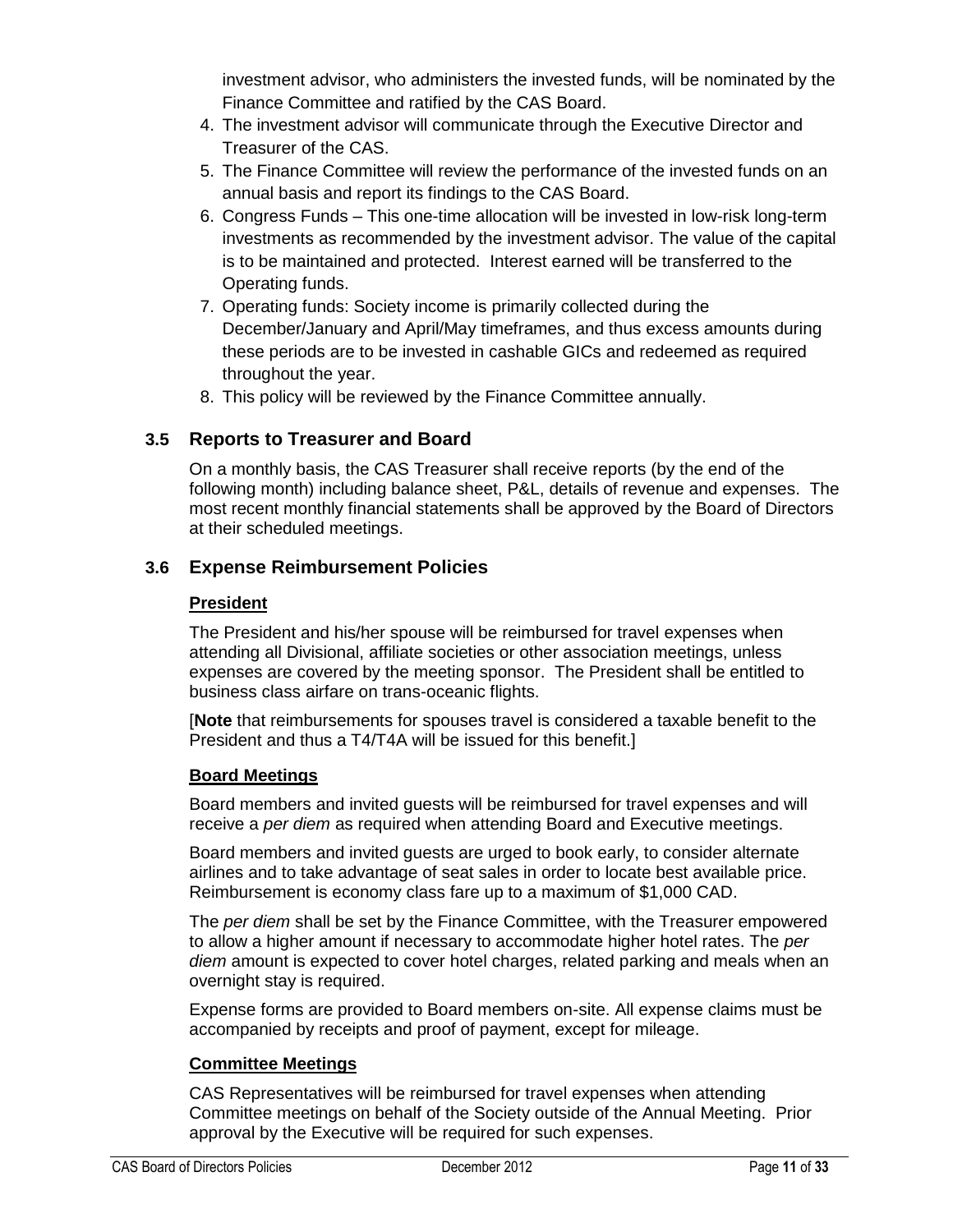They will receive a *per diem* as required to cover hotel charges, related parking and meals when an overnight stay is required. Reimbursement is economy class fare up to a maximum of \$1,000 CAD.

### *CJA* **Editorial Board**

The Board meets only at the time of the Annual Meeting. Board Members will be reimbursed for travel expenses and will receive a *per diem* as required to cover hotel charges, related parking and meals when an overnight stay is necessary. Reimbursement is economy class fare up to a maximum of \$1,000 CAD.

### **Other Meetings**

CAS Representatives will be reimbursed for travel expenses when attending meetings on behalf of the Society when not covered by the Board and Executive allowances. Prior approval by the Executive will be required for such expenses.

### **Staff**

Society staff, travelling on behalf of the Society, will be reimbursed for all reasonable expenses incurred.

### **Submitting an Expense Claim**

It will be the responsibility of individuals travelling on behalf of the Society to reserve hotel and airline accommodations. If travel is by car, mileage at a standard rate per km. (to be determined by the Executive Committee) should not exceed the best price of the equivalent charge for an airline ticket. All travel expenses including parking will be paid by the individual and then submitted to the Society office for reimbursement. All expense claims must be supported by receipts and proof of payment and submitted within reasonable time. Claims can only be processed if they are received no later than January 31<sup>st</sup> following the fiscal year end (December  $31<sup>st</sup>$ ) of the year in which the expenses were incurred.

### <span id="page-11-0"></span>**3.7 PCI Compliance**

Refer to [Appendix B.](#page-20-0)

### <span id="page-11-2"></span><span id="page-11-1"></span>**4 MEMBERSHIP**

### **4.1 Member Status**

Membership dues cover a period of one calendar year from January 1 to December 31. A member will be considered to be in good standing if the appropriate membership dues have been paid in full and the member has provided all applicable membership documents.

### **Grace Period**

Members who fall under any of the official membership classifications as specified in the CAS Bylaws are extended a 90-day grace period following the end of the current membership year to renew their membership for the upcoming year. The grace period does not apply to complimentary member types including Anesthesiology Residents and FP Anesthesia Residents who have finished their residency and are no longer eligible to receive complimentary membership.

During this time, the member continues to receive many of the CAS membership benefits including access to the member portal on the CAS website, online and/or print *CJA* (depending on member type) as well as various communications from the CAS. However, the member is not entitled to member service that takes place after the end of the grace period, such as the Annual Meeting. A member who has not paid their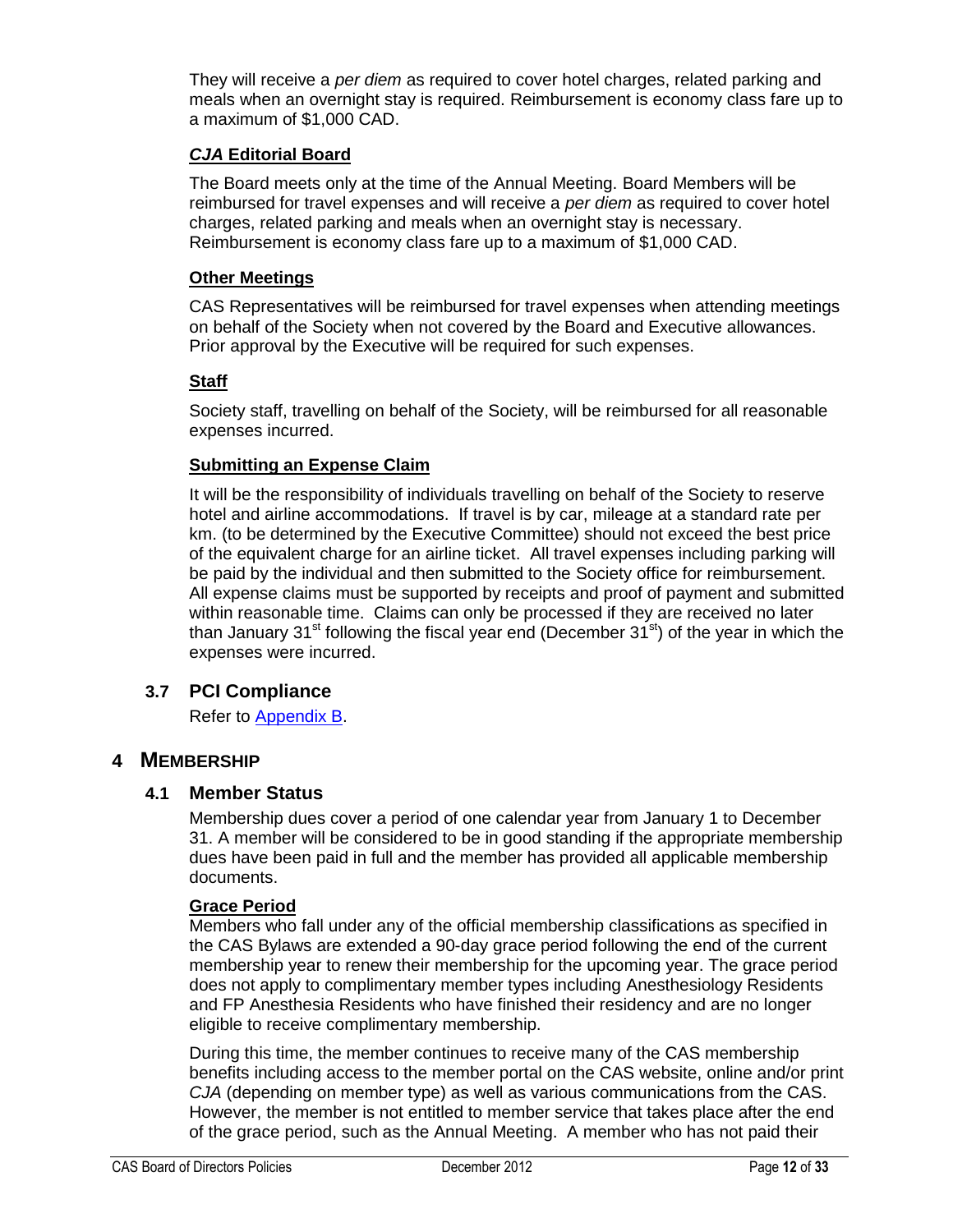dues is not entitled to member registration rates for the Annual Meeting until they have paid their dues in full.

If payment is made before the end of the grace period, the membership status continues uninterrupted. If the member has not renewed by the time the grace period expired, membership status is changed to "suspended" for one year and then "inactive" after that.

### <span id="page-12-0"></span>**4.2 Complimentary Membership**

As part of its commitment to provide CAS membership to all medical practitioners registered in a Canadian program leading to certification as an Anesthesiologist, the CAS provides complimentary membership in the Society to all Anesthesia Residents in Year 1 through Year 5. Complimentary membership is also granted to FP Anesthesia Residents while they complete their residency.

### <span id="page-12-1"></span>**4.3 Sections**

Special interest groups shall be referred to as Sections of the Canadian Anesthesiologists' Society (CAS). The Society shall encourage the formation of such Sections where sufficient interest exists. No less than 20 CAS members requesting permission to form a Section shall make a written submission to the Secretary who shall refer the application to the Board of Directors. The Society shall have the right to disband any Section or refuse any group not complying or willing to comply with these guidelines.

Sections shall be established only after approval by the Board of Directors.

- Specific criteria for membership shall be established to reflect the needs of the Section.

The purpose of Sections shall be to foster the education and interest of members. Sections may be asked by the Society to give an opinion on matters related to their special interest.

Activities of Sections shall be approved in advance by the Society.

All Sections should be self-financing. Internal accounting shall be established for each Section individually, at the discretion of the Executive Director.

- Section membership fees shall be collected by the CAS and receipts issued. These dues are identified separately to those received from an Annual Meeting event.
- Costs incurred at Annual Meeting events (e.g., AV equipment, speakers, food, room rental, etc.) will be borne by the Sections.

Sections shall be encouraged to meet at the Annual Meeting of the Society.

Section Chairs are invited to write an annual Section update in *Anesthesia News*.

Members of Sections shall be members of the Society and each Section shall be governed by the Society's Bylaws.

Each Section shall have an Executive elected by the voting members attending the annual meeting of the Section, consisting of the Chair, Vice-chair and Secretary/Treasurer.

- Sections shall be encouraged to rotate their Executive on a regular basis but not necessarily on an annual basis and such information will be advised to the Society accordingly. The Chair of each Section should ensure appropriate liaison with the Society and its committees as necessary.

Each Section shall submit an annual written report of the previous year for the CAS Annual Report. The CAS charges Sections \$3 per member for a processing fee and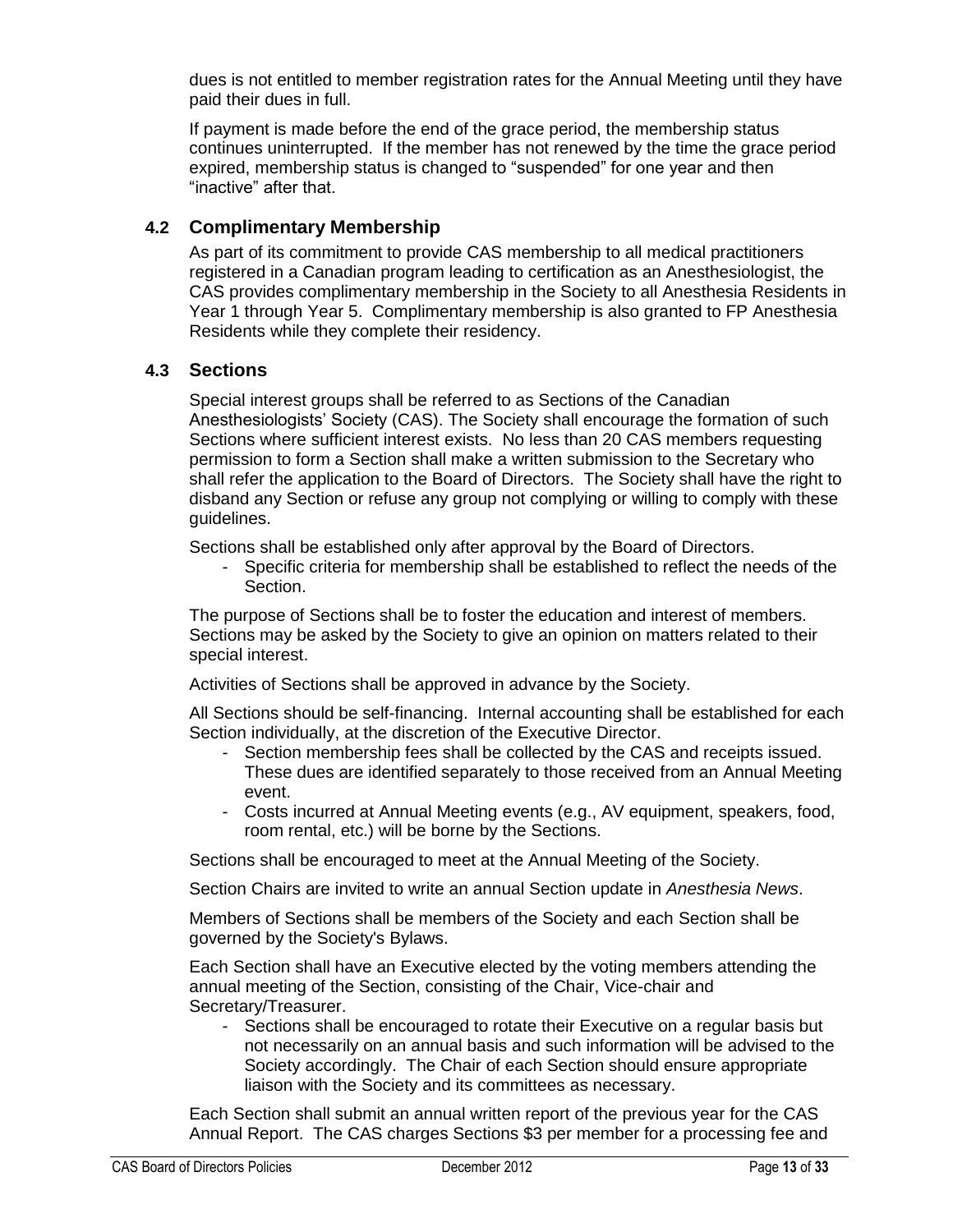\$405 per Section for an administrative fee. This allocation is done at the end of the year.

The costs incurred by the CAS in providing administrative assistance to the Sections will be borne by the Sections. The Executive Director shall recommend an appropriate schedule of costs to the CAS Executive.

### <span id="page-13-0"></span>**4.4 Divisions**

A Division may request that the Society collect an annual Divisional assessment from its membership. This request shall be forwarded to the CAS office prior to September 15 for inclusion in the following year's renewal notices.

Statements of annual fees shall contain provision for statement of Divisional assessments, where requested. Monies collected for the Divisions shall be remitted to the Divisions by the Society on a semi-annual basis.

The Society may charge an administrative fee for collecting a Divisional assessment, to be approved by the Board.

Failure to pay Divisional assessments with payment of the Society's annual fees, when paid by cheque, shall not exclude a member from the privileges of the Society.

### <span id="page-13-2"></span><span id="page-13-1"></span>**5 COMMUNICATION/PUBLICATIONS**

### **5.1 Privacy Policy**

Refer to [Appendix C.](#page-23-0)

### <span id="page-13-3"></span>**5.2 Society Spokesperson**

The President shall be the official spokesperson for the Society. In his/her absence, the Vice President shall be the spokesperson.

### <span id="page-13-4"></span>**5.3 Use of Logo**

The CAS logo is the mark of the organization and should only be used for official business and with prior authorization from staff or the Board of Directors or Executive Committee. The CAS logo is trademarked as is the official mark of the organization.

### <span id="page-13-5"></span>**5.4 Social Media for Organizational Use**

#### *Purpose*

The purpose of creating social media accounts is to raise awareness of anesthesiology in Canada as well as serve as an information source for CAS members.

*Choosing which social media network to join*

Recommended by the Website Chair, approved by the Executive Committee

#### *Who has access/should have access*

- President and staff
- Content/template must be approved by the ED

#### *When we post the messages/schedule*

- Items should tie in with "What's New" on the CAS website
- Items of note should be of interest to CAS members

*Who we are targeting*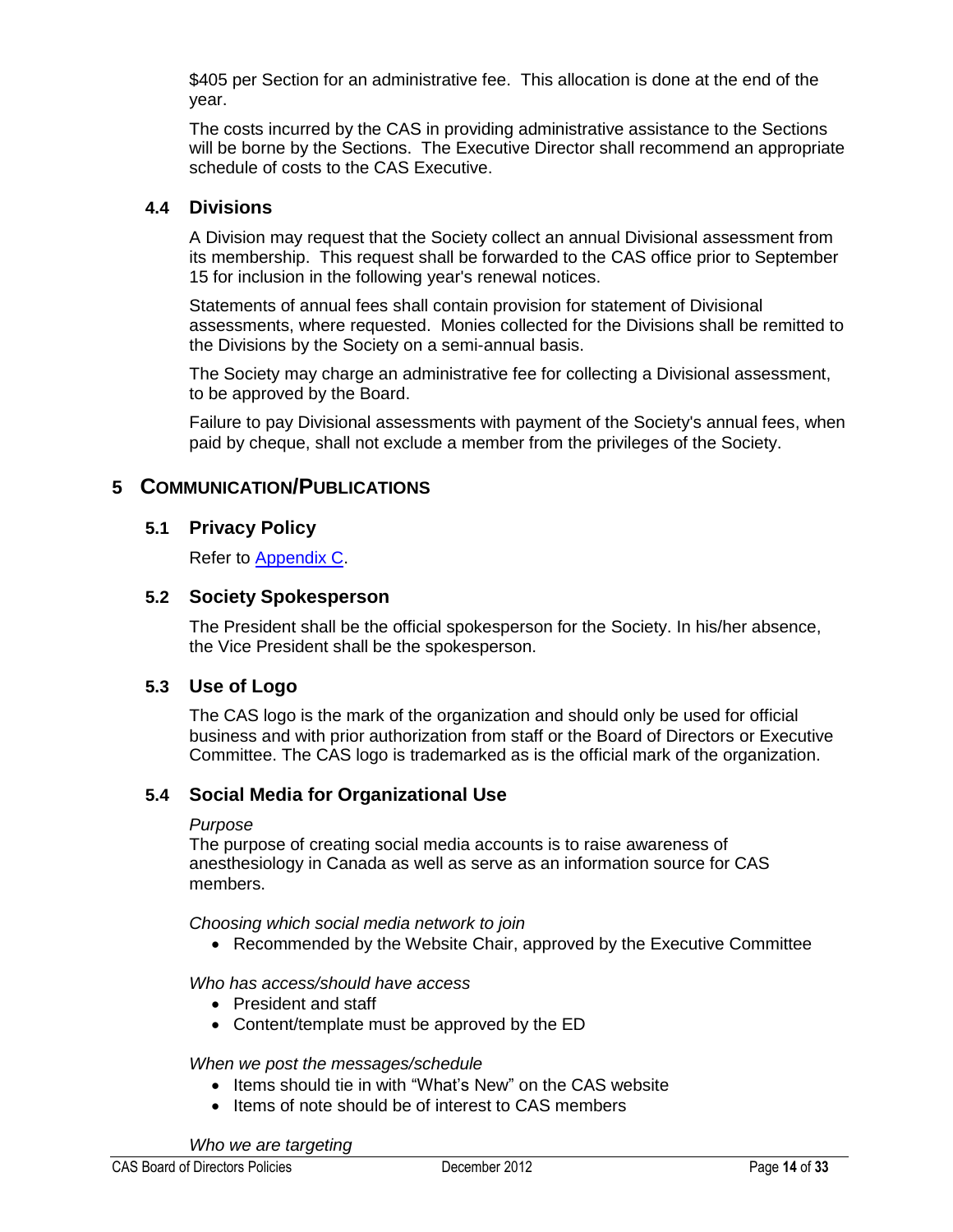- CAS members
- General public with an interest in anesthesia

#### *Following/friending/making recommendations*

 We will only follow/friend or recommend news items/organizations of interest to CAS members.

### <span id="page-14-0"></span>**5.5 Website Use Policy**

Refer to [Appendix D.](#page-26-0)

### <span id="page-14-1"></span>**5.6 Broadcast Email Policy**

Broadcast Email is the primary means of communication with CAS members.

#### *Who creates broadcast emails*

 Email content is coordinated by the CAS managers. Established items are scheduled at different times of the year. New items must be discussed with the Executive Director prior to creation.

#### *Approval*

The email must be approved by the Manager and Executive Director.

*When do we send out emails*

• Scheduling of emails is decided by the management team. As a rule, CAS does not send out multiple messages within a week, as care is taken to avoid reader fatique.

#### *Consent*

 Consent is implied when the member gives CAS their email address. If members choose to opt out of emails, the primary method of contact is physical mail.

#### *Who adds/deletes email addresses*

• Operations staff

#### *What is acceptable to post*

- News updates: CPD Online, Anesthesia News
- Notification of surveys/requests for information
- Promotion of CAS programs and services

*What isn't acceptable to post*

- Solicitations for business
- Biased, impartial content
- Third-party emails irrelevant to member needs

### <span id="page-14-2"></span>**5.7 Survey Policy**

Obtaining timely information and feedback from CAS membership to better inform CAS programs and activities and support clinical practice, research and education in anesthesia is an important mandate of the CAS.

The CAS will circulate survey it is has developed for its members. As well surveys from related organizations or in conjunction with members' research projects may also be circulated upon approval by the CAS Executive Committee.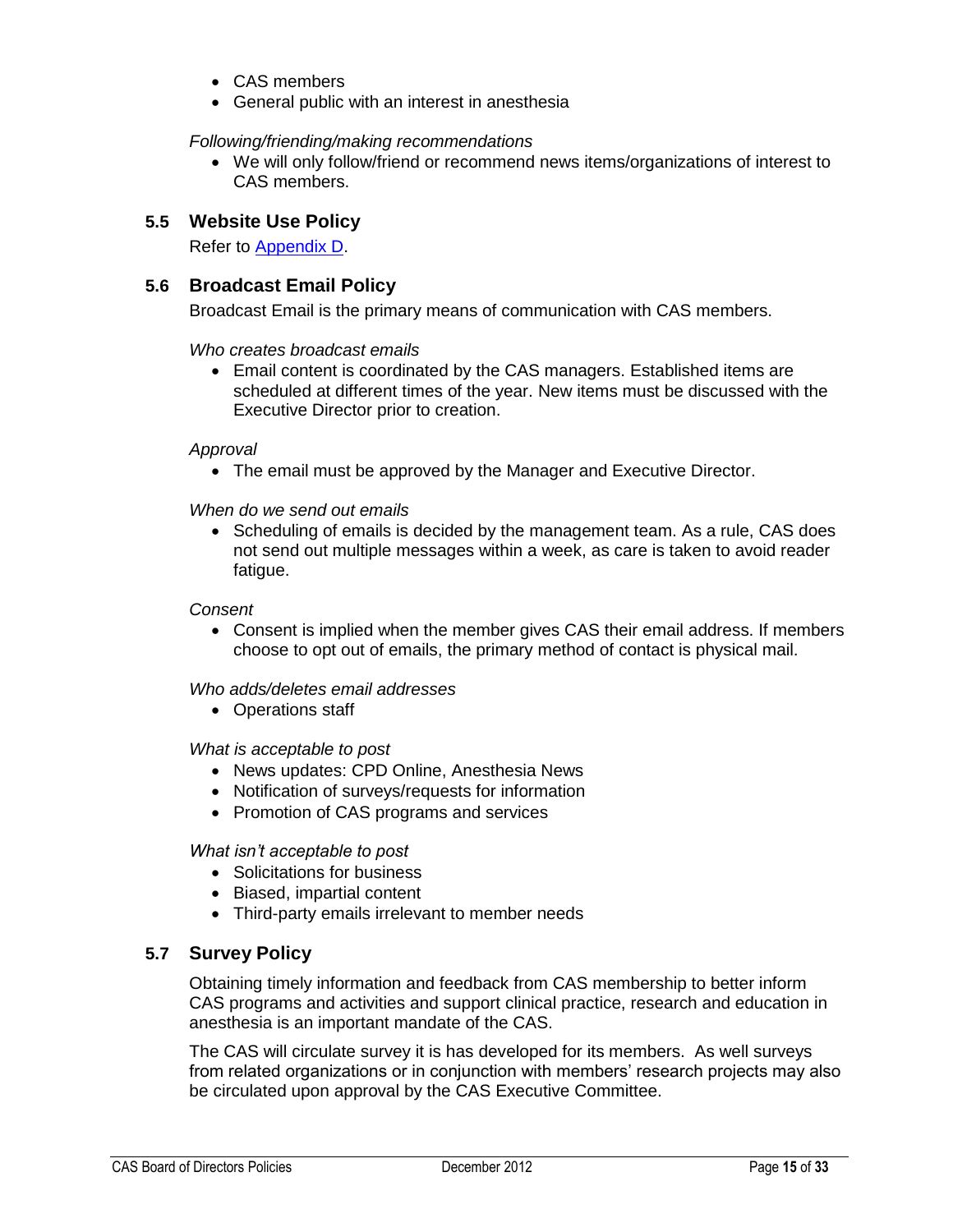# <span id="page-15-0"></span>**5.8 Copyright**

All Rights Reserved.

Duplication for educational purposes is permitted. Obtain written permission to duplicate for any other purposes by faxing the request, or sending an email message to the Canadian Anesthesiologists' Society. Any permitted use should acknowledge the Canadian Anesthesiologists' Society as the source. Unauthorized duplication is prohibited.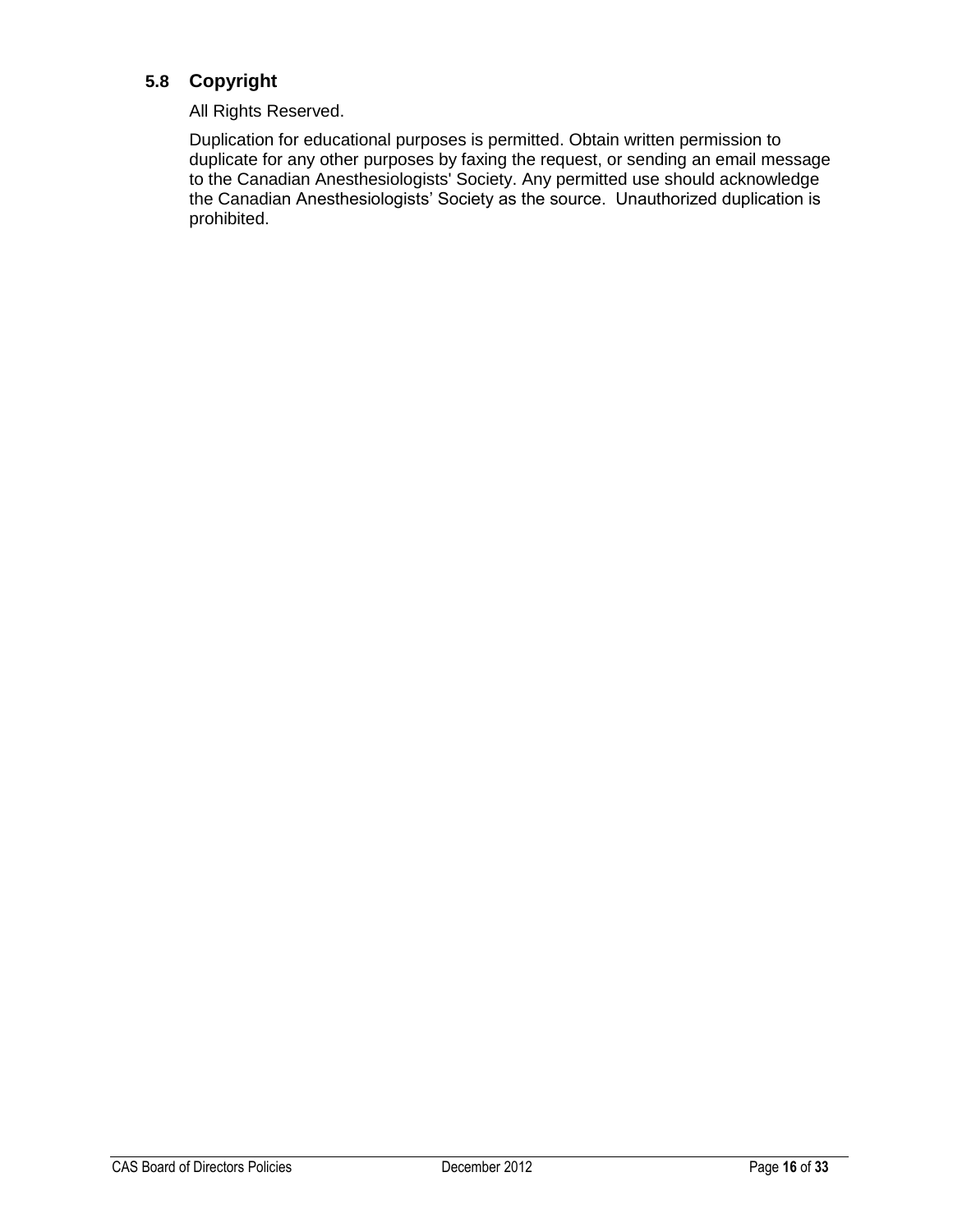# <span id="page-16-1"></span><span id="page-16-0"></span>**Appendix A – Conflict of Interest Policy**

### **Purpose**

The purpose of the conflict of interest policy is to protect the interest of CAS when it is contemplating entering into a transaction or arrangement that might benefit the private interest of an officer or director or the Society or might result in a possible excess benefit transaction. This policy is intended to supplement but not replace any applicable provincial/territorial and federal laws governing conflict of interest applicable to non-profit and charitable organizations.

# **Definitions**

### **1. Interested Person**

Any director, principal officer, or member of a committee with governing board delegated powers, who has a direct or indirect financial interest, as defined below, is an interested person.

### **2. Financial Interest**

A person has a financial interest if the person has, directly or indirectly, through business, investment, or family:

- a. An ownership or investment interest in any entity with which the Society has a transaction or arrangement,
- b. A compensation arrangement with the Society or with any entity or individual with which the Society has a transaction or arrangement, or
- c. A potential ownership or investment interest in, or compensation arrangement with, any entity or individual with which the Society is negotiating a transaction arrangement.

Compensation includes direct and indirect remuneration as well as gifts or favors that are not insubstantial.

A financial interest is not necessarily a conflict of interest. For example, a person who has a financial interest may have a conflict of interest only if the appropriate governing board or committee decides that a conflict of interest exists.

# **Procedures**

### **1. Duty to Disclose**

In connection with any actual or possible conflict of interest, an interested person must disclose the existence of the financial interest and be given the opportunity to disclose all material facts to the directors and members of committees with governing board delegated powers considering the proposed transaction or arrangement.

### **2. Determining Whether a Conflict of Interest Exists**

After disclosure of the financial interest and all material facts, and after any discussion with the interested person, he/she shall leave the governing board or committee meeting while the determination of a conflict of interest is discussed and voted upon. The remaining board or committee members shall decide if a conflict of interest exists.

### **3. Procedures for Addressing the Conflict of Interest**

- a. An interested person may make a presentation at the governing board or committee meeting, but after the presentation, he/she shall leave the meeting during the discussion of, and the vote on, the transaction or arrangement involving the possible conflict of interest.
- b. The chairperson of the governing board or committee shall, if appropriate, appoint a disinterested person or committee to investigate alternatives to the proposed transaction or arrangement.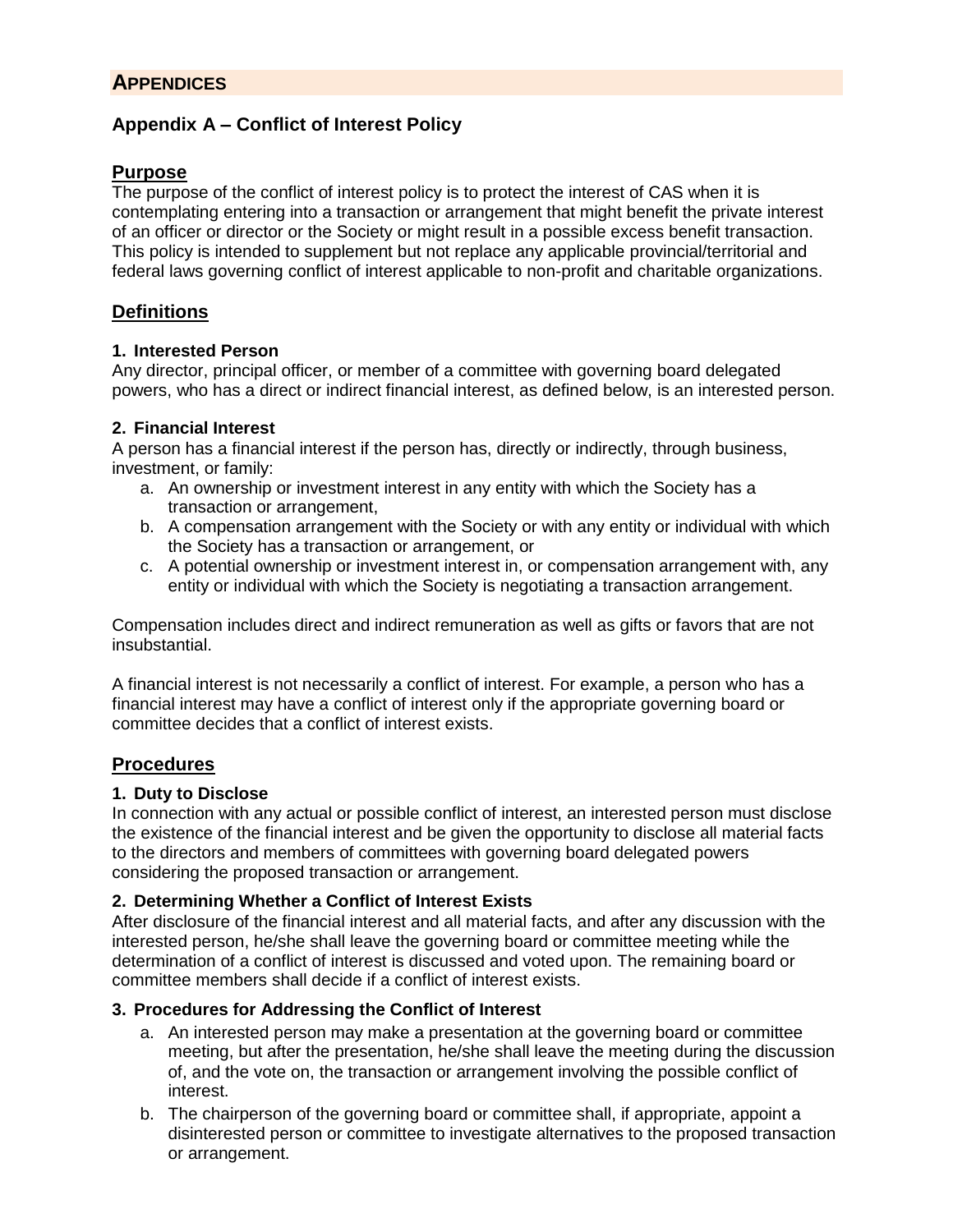- c. After exercising due diligence, the governing board or committee shall determine whether the Society can obtain with reasonable efforts a more advantageous transaction or arrangement from a person or entity that would not give rise to a conflict of interest.
- d. If a more advantageous transaction or arrangement is not reasonably possible under circumstances not producing a conflict of interest, the governing board or committee shall determine by a majority vote of the disinterested directors whether the transaction or arrangement is in the Society's best interest, for its own benefit, and whether it is fair and reasonable. In conformity with the above determination, it shall make its decision as to whether to enter into the transaction or arrangement.

### **4. Violations of the Conflicts of Interest Policy**

- a. If the governing board or committee has reasonable cause to believe a member has failed to disclose actual or possible conflicts of interest, it shall inform the member of the basis for such belief and afford the member an opportunity to explain the alleged failure to disclose.
- b. If, after hearing the member's response and after making further investigation as warranted by the circumstances, the governing board or committee determines the member has failed to disclose an actual or possible conflict of interest, it shall take appropriate disciplinary and corrective action.

### **Records of Proceedings**

The minutes of the governing board and all committees with board-delegated powers shall contain:

- a. The names of the persons who disclosed or otherwise were found to have a financial interest in connection with an actual or possible conflict of interest, the nature of the financial interest, and any action taken to determine whether a conflict of interest was present, and the governing board's or committee's decision as to whether a conflict of interest in fact existed.
- b. The names of the persons who were present for discussions and votes relating to the transaction or arrangement, the content of the discussion, including any alternatives to the proposed transaction or arrangement, and a record of any votes taken in connection with the proceedings.

### **Compensation**

- a. A voting member of the governing board who receives compensation, directly or indirectly, from the Society for services is precluded from voting on matters pertaining to that member's compensation.
- b. A voting member of any committee whose jurisdiction includes compensation matters and who receives compensation, directly or indirectly, from the Society for services is precluded from voting on matters pertaining to that member's compensation.
- c. No voting member of the governing board or any committee whose jurisdiction includes compensation matters and who receives compensation, directly or indirectly, from the Society, either individually or collectively, is prohibited from providing information to any committee regarding compensation.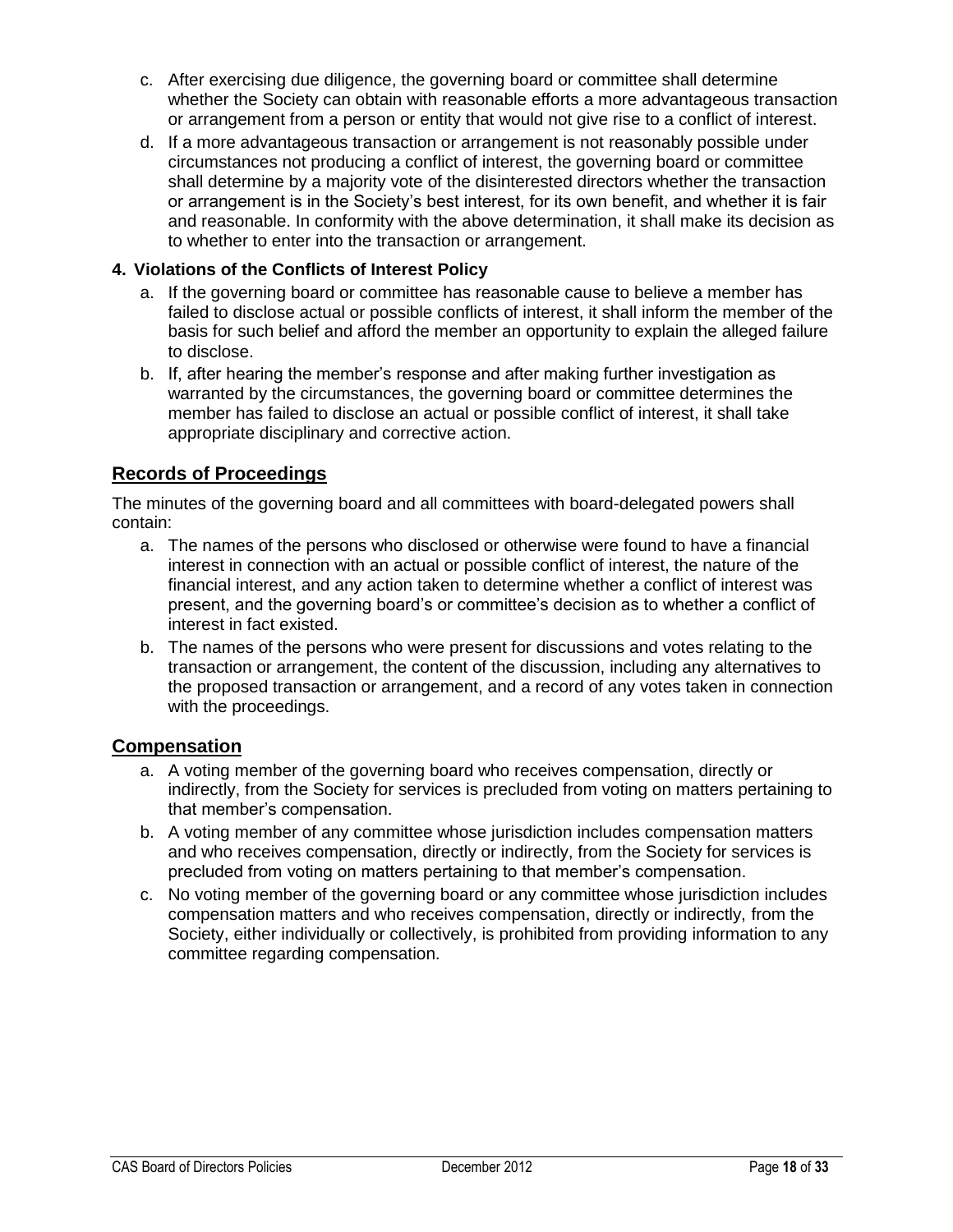# **Annual Statements**

Each director, principal officer and member of a committee with governing board-delegated powers shall annually sign a statement which affirms such person:

- a. Has received a copy of the conflict of interest policy,
- b. Has read and understands the policy,
- c. Has agreed to comply with the policy, and
- d. Understands the Society is charitable and in order to maintain its federal tax exemption it must engage primarily in activities which accomplish one or more of its tax-exempt purposes.

### **Periodic Reviews**

To ensure the Society operates in a manner consistent with charitable purposes and does not engage in activities that could jeopardize its tax-exempt status, periodic reviews shall be conducted. The periodic reviews shall, at a minimum, include the following subjects:

- a. Whether compensation arrangements and benefits are reasonable, based on competent survey information, and the result of arm's length bargaining.
- b. Whether partnerships, joint ventures, and arrangements with management organizations conform to the Society's written policies, are properly recorded, reflect reasonable investment or payments for goods and services, further charitable purposes and do not result in inurement, impermissible private benefit or in an excess benefit transaction.

### **Use of Outside Experts**

When conducting the periodic reviews, the Society may, but need not, use outside advisors. If outside experts are used, their use shall not relieve the governing board of its responsibility for ensuring periodic reviews are conducted.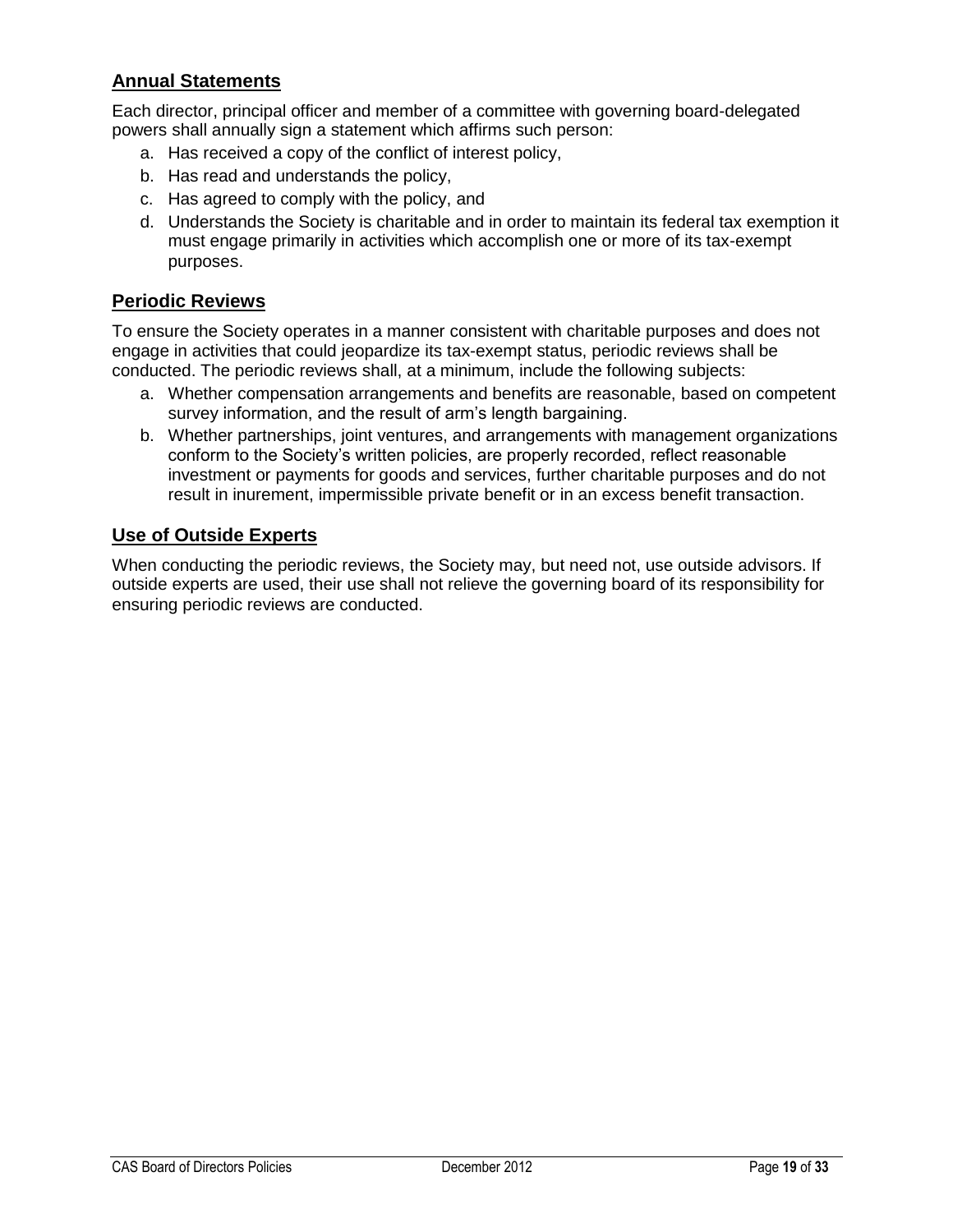

# **CANADIAN ANESTHESIOLOGISTS' SOCIETY**

# *Board of Directors Conflict of Interest Statement*

In accordance with the Conflict of Interest Policy of Canadian Anesthesiologists' Society (CAS) (the "Policy"), I hereby affirm that:

- 1. I have received a copy of the Policy.
- 2. I have read and understand the Policy.
- 3. I agree to comply with the terms of the Policy.
- 4. To my present knowledge neither I nor any member of my immediate family is a director, trustee, officer, shareholder, partner, member, owner, employee or agent of any business or organization with which CAS or any of its subsidiaries has, or in the foreseeable future probably would have, a transaction, contract or other relationship that may give rise to a conflict of interest on my part or the part of a member of my immediate family, except as follows:
	- If there is none, write "**None**" below.
	- Otherwise, list each applicable business or organization and the office or relationship of you or any member of your immediate family.

I agree to report to the Secretary of CAS any changes in my response above as changes in my circumstances occur.

Signature Date **Date** 

Printed Name

Title / Position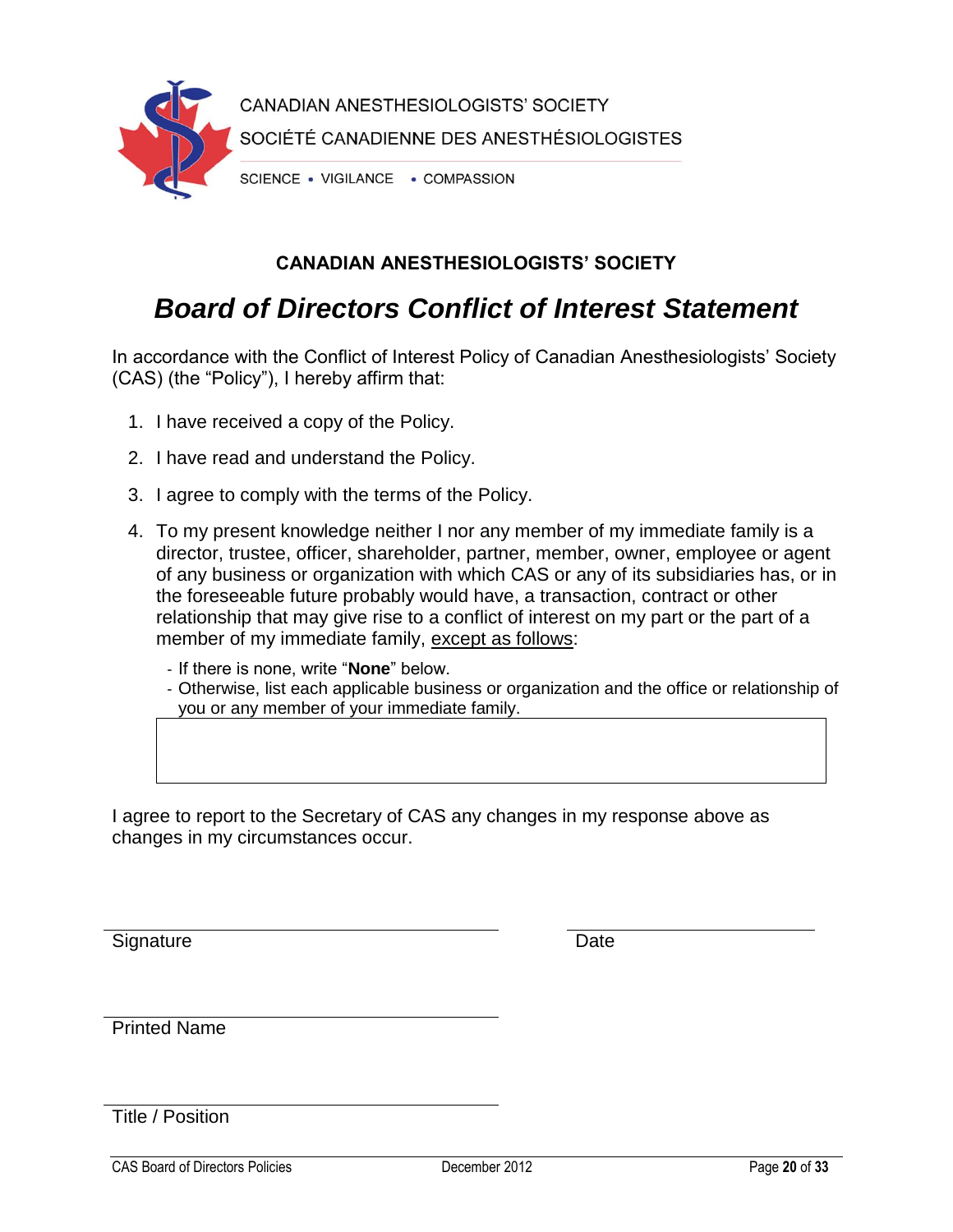# <span id="page-20-0"></span>**Appendix B – PCI Compliance**

The Canadian Anesthesiologists' Society (CAS) considers protecting credit card information of its members and customers a high priority responsibility; to this end, the CAS is certified to be compliant with the Payment Card Industry Data Security Standards (PCI-DSS).

PCI-DSS is a worldwide security standard assembled by the Payment Card Industry Security Standards Council (PCI SSC). PCI-DSS compliancy (PCI) came into effect July 1, 2010 requiring all merchants to meet conditions set out by the credit card institutions to protect customer credit card information.

PCI includes technical and operational requirements for security management, policies, procedures, network architecture, software design and other critical protective measures to prevent credit card fraud, hacking and various other security vulnerabilities and threats. The standards apply to all organizations that process credit card payments. Failure to meet compliance standards can result in fines from credit card companies and banks and even suspension of its merchant account and thus effectively withdrawing the right to receive credit card payments.

As PCI certified, the CAS is committed to maintaining appropriate safeguards and adequate physical, procedural and technical security with respect to our offices and information storage facilities so as to prevent any unauthorized access or use of credit card information.

This policy applies to all employees: full-time and part-time, temporary and permanent, agency and personnel as well as contractors and consultants who use CAS network components. Relevant sections of this policy apply to off-site contractors and consultants, and business partners and vendors providing third-party services.

The following are the components of the CAS PCI Compliance Policy:

#### **Secure Network**

The CAS is committed to building and maintaining a secure network. The office networks are protected behind a firewall and effective security measures are in place. The web servers are also protected by firewalls that are regularly updated when new patches and fixes are released.

Any new component added to the CAS network must be integrated into the network behind the secure firewalls.

#### **Vulnerability Management Program**

As part of its PCI Compliance Plan, the CAS maintains a Vulnerability Management Program that ensures that all network components are up-to-date.

- Regularly updating computer hardware, operating systems and software
- Anti-virus software is installed and kept up-to-date on all systems, including any computer/device connected to systems that process and/or transmit credit card transactions
- Regularly running virus scans on system components.

### **Monitor and Test Networks**

The CAS performs regular monitoring and testing of its networks:

- Server scans, through a security testing and auditing service, are conducted quarterly and fixes/upgrades are implemented as a result
- Penetration testing, through an independent security penetration testing service, is performed annually.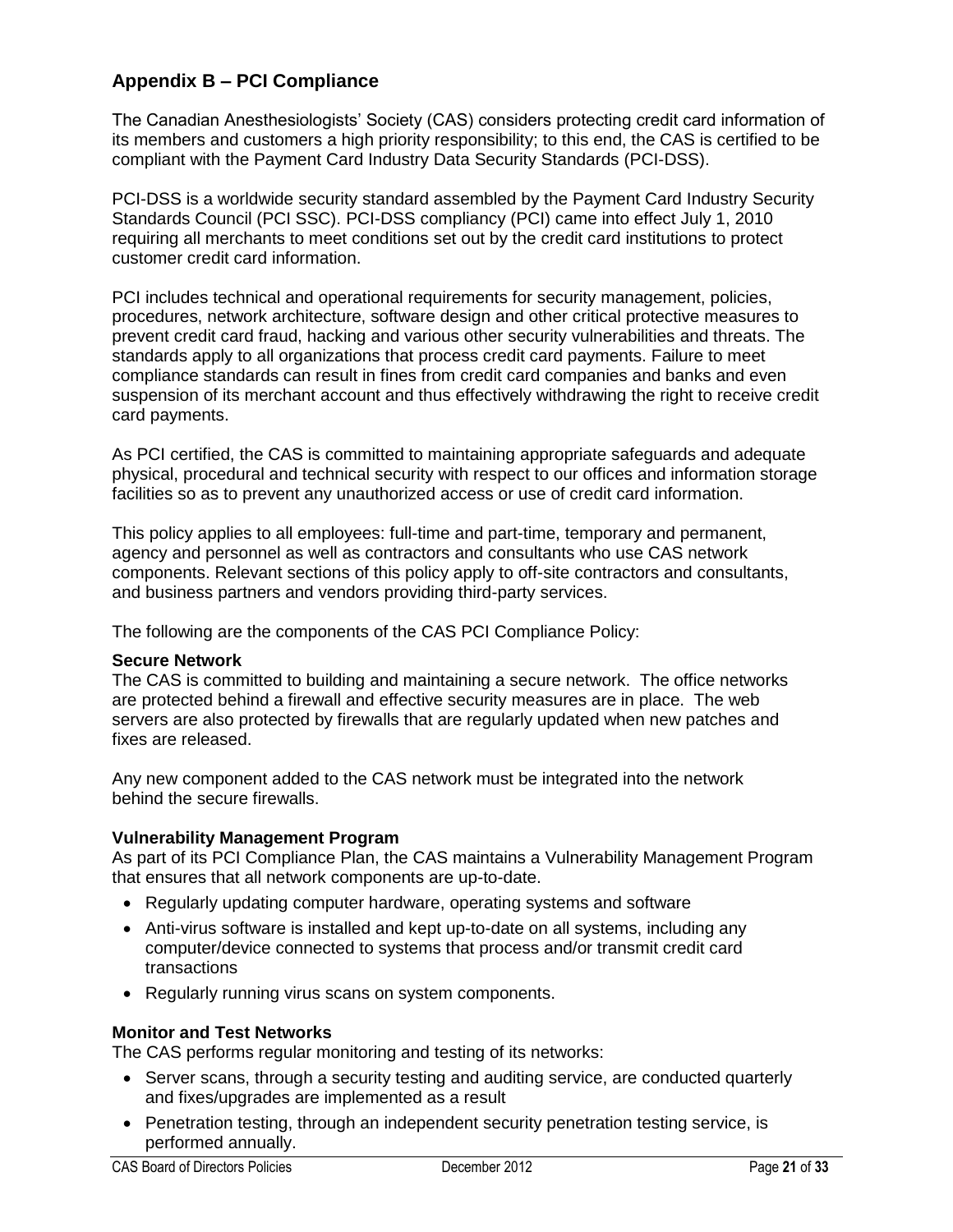### **Information Security Policy**

The CAS maintains an Information Security Policy that is comprised of the following policies and all related processes, systems and procedures including information bulletins and occasional updates.

- Confidentiality of Information Policy
- Privacy Policy
- PCI Compliance Policy, as herein.

Ignorance does not relieve liability, and it is thus the responsibility of each individual/party to know and understand their responsibilities with regards to cardholder data.

Procedures are established for safeguarding cardholder information and securing storage of data. This pertains to ALL transactions initiated via the telephone, over the counter, by mail, by fax or online, etc.

Suspected compromise or theft of credit card data must be immediately reported to the Executive Director who in turn must investigate and report to the CAS Executive Committee.

#### **Cardholder Data**

The CAS is committed to protecting cardholder data; safeguards include physical protection by the use of locked cabinets and technological measures by way of secure access and encryption.

Employees shall not disclose or acquire any information concerning a cardholder's account without the cardholder's consent.

Any proposal for a new process (electronic or paper) related to the storage, transmission or processing of credit card data must be brought to the attention of and be approved by the Executive Director.

#### **Electronic Data**

Full credit card data is not stored on CAS servers whether full or encrypted. Credit card numbers, expiry dates, service codes and cardholder name information will not be stored in the CAS customer management database or any other component of the CAS servers. Once a transaction is completed, electronic information is purged whether the payment is done online or in-house. Only the last four digits of the credit card and the authorization number are stored electronically for reconciliation purposes.

When a member/customer makes a payment on the CAS website, cardholder information is sent across the Internet to be authorized by financial institutions, and then back to the CAS servers for processing. During that transmission, cardholder data is also protected by Secure Socket Layer (SSL) Server Certificate – the industry standard with at least 128-bit encryption. All information is collected within a secure page and is encrypted while being transmitted to the CAS secure server.

- It is prohibited to electronically store such sensitive cardholder data [i.e., full account number, expiration date, PIN, and card validation value] on any CAS system, personal computer, email account, portable electronic device including, but not limited to, laptop, flash drive, floppy disc [dated?], CD, PDA, and external or portable hard drive.
- Credit card numbers must not be transmitted in an insecure manner, such as by email, instant messaging, chat or any other end-user messaging technologies.
- Credit card information is not to be requested to be sent by email or other electronic communication.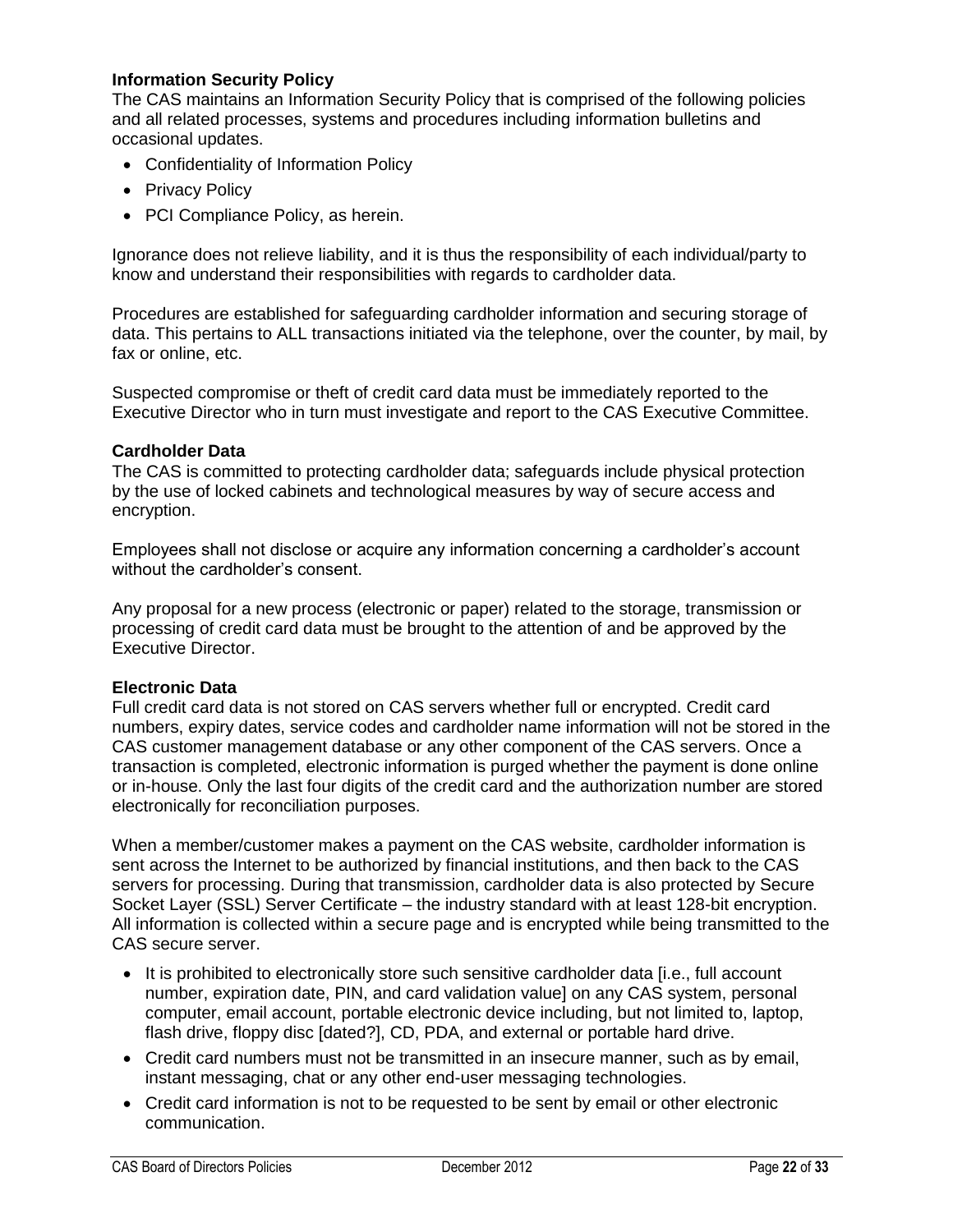- When asking for credit card information through an email request, it must be made clear to the member/customer, and expressly highlighted in that same email communication that the credit card information is **not** to be sent by reply email and specify the secure method of transmittal.
- Staff are instructed that, should an email with credit card information be received unsolicited, such emails are to be deleted upon receipt, from both the webmail account and the office account. The email is never to be replied to with the inclusion of the original email containing the cardholder data or forwarded by email or any other electronic means to any other staff or person. The sender is to be notified of the insecurity of this transmittal method and requested not to send such information to the CAS in that manner.

### **Hard Copies**

The CAS receives paper forms containing cardholder data (full credit card numbers, expiry dates, service codes and cardholder name information) by fax, mail, over the phone and in person at the office or at off-site meeting venues.

- All paper documents containing such full cardholder data must be kept in locked drawers and cabinets with limited access to only individuals who have a business need to have access.
- When physically transporting credit card data, the information must be in a sealed envelope marked "Confidential" and sent by a delivery method that can be accurately tracked and trusted.
- Such paper documents are securely disposed of when no longer needed for reconciliation, business or legal purposes as per the Data Retention and Disposal schedule.
- The entire credit card number must not be printed on any CAS copy or member/customer copy of any receipt, statement or report.
- Although CAS does not have any credit card processing machines, if the need arises, all such machines must be programmed to print out only the last four characters of a credit card number.

### **Data Retention and Disposal**

The CAS data retention and disposal policy includes the following limitations on storage of cardholder data: storage of cardholder data is kept to a minimum, and storage amount and retention time is limited to that which is required for business, legal, and/or regulatory purposes.

All paper documents containing cardholder information are stored securely with limited controlled access; once the audit is done, such hard copy forms are moved to a secure locked storage facility for a period of no less than ten (10) years or as legally required.

At the end of the retention period, hard copies are securely destroyed annually per the legal record retention period. Secured destruction must be via shredding in-house or with a thirdparty provider with certificate of disposal.

#### **Access Control**

The CAS implements strong access control measures to all systems; protecting information means that not everyone can access it.

CAS employees are authorized to access cardholder information based only on their need to deal with the information for the reason(s) for which it was obtained. In addition to restricting physical access to cardholder information, system access is also controlled.

Although no cardholder information is stored electronically on CAS servers, each employee is assigned a unique identification (user name) to access the information.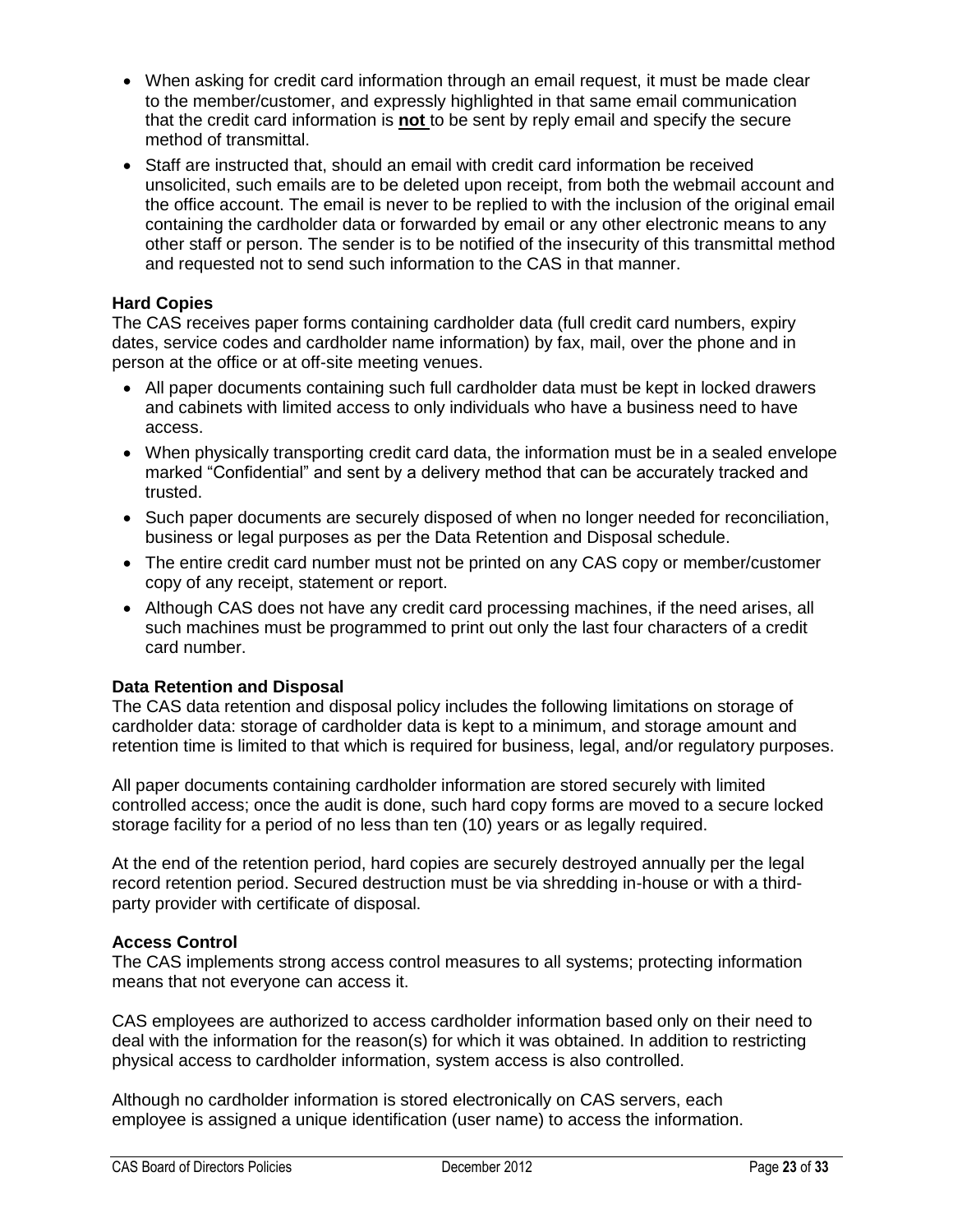The CAS Operations Manager is responsible to authorize and direct and the CAS IT Contractor (Cytrex) is responsible for administering the control of log-in privileges, limiting software access to secure locations, and deleting access to software for terminated employees and those employees whose responsibilities have changed. Access to system components and cardholder data must be limited to those individuals whose jobs require specific access.

In addition, all CAS employees including those involved in processing credit card payments sign a statement that they have read, understood, and agree to adhere to the CAS PCI Compliance Policy.

### **Training**

A staff security awareness program is in place to make all employees aware of the importance of protecting cardholder data; awareness about the protection of credit card data is achieved upon hiring and through training.

Staff orientation and ongoing training inform employees that any and all credit card information must be managed according to policy.

CAS employees are required to annually acknowledge in writing that they have read and understood the CAS PCI Compliance Policy, and that they will abide by it and all related processes, systems and procedures including information bulletins and occasional updates.

#### **Annual Recertification**

As part of its PCI Compliance Plan and to maintain its PCI Compliance certification, the CAS will:

- Contract a Qualified Security Assessor (QAS) on an annual basis.
- Complete a PCI Self Assessment Questionnaire (SAQ) on an annual basis with the assistance of the QAS. The SAQ is a validation tool that is used to demonstrate compliance to the PCI DSS.
- Procure the services of a third party to perform on an annual basis penetration testing on the servers holding the CAS member database.
- Schedule quarterly server scans and fix/upgrade according to the results; this is the responsibility of the CAS IT Contractor (Cytrex).
- Implement, maintain and update related policies.
- <span id="page-23-0"></span> This policy shall be reviewed at least annually and updated as needed to reflect changes to business objectives or the risk environment.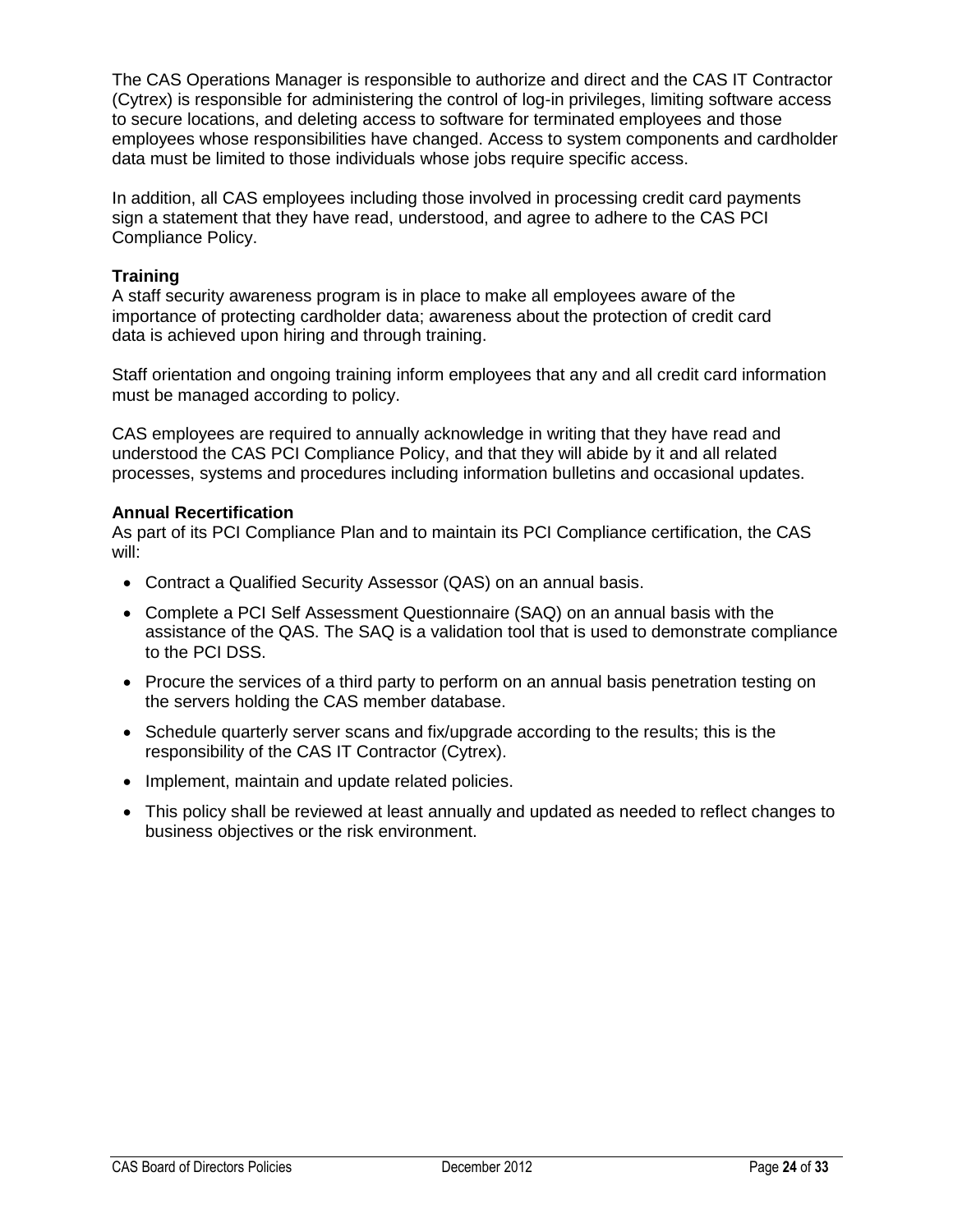# <span id="page-24-0"></span>**Appendix C – Privacy Policy**

By using this website and/or the CAS services, you acknowledge that you have read and understood this statement and consent to our collection, use and disclosure of your personal information as set out below.

### **For Members**

Members' names and addresses will not be used by CAS for commercial purposes unless related to member benefits or sponsorship programs. As part of member benefits, we provide strategic partners with member lists in order to send information about member benefits. In addition, from time to time the Society will exchange its members' list with other anesthesia organizations, such as CAS Divisions, CAS Sections, ACUDA, CARF, CAS IEF, IARS, ASA, AAGBI, and the NY State Society of Anesthesiologists. If you do not wish to have your name and address provided to organizations such as these, please contact the Membership Coordinator by email at [membership@cas.ca](mailto:membership@cas.ca) or fax at (416) 480-0320.

If you are a CAS Board or committee member, your name and address will be circulated to the Board and respective committees to facilitate the work of those groups. If you do not wish to supply your personal information, please contact the director by email at [director@cas.ca](mailto:director@cas.ca) or by fax at (416) 480-0320. In addition, Division, Section and Committee Chairs and, in some instances, Committee members will be provided shown on the CAS website. The same applies to affiliated organizations and foundations including ACUDA, CARF and CAS IEF.

### **For All CAS Website Visitors**

The CAS ("we", "our" or "us") respects your right to privacy. Personal information is only collected to enable the Society to provide its members, subscribers and meeting registrants with the services to which they are entitled, and to provide general information to the public. It might also be collected to understand your needs and preferences so that we can develop and enhance our services.

When you voluntarily provide us with your personal information, you are consenting to our collection, use and disclosure of that information for the purposes identified at the time of collection, and as otherwise set out in this statement. If at any time, you decide you do not wish to receive communications from us or you no longer wish to receive our services, you may advise us by providing written notice to the Privacy Officer at [director@cas.ca.](mailto:director@cas.ca)

Personal information does not include your business/institution title, address, phone, fax number or email. Information contained in a publicly available directory is also not considered personal.

All personal information is protected within the CAS office and computer systems. Staff may only access information on a "need-to-know" basis and must conform to strict procedures for handling and storage. Third party vendors, such as computer support companies, cannot access the CAS network without prior approval and internal assistance for each session.

You have the right to ensure that any information the CAS maintains is correct and complete. Upon request, we will supply you with a copy of all personal information we have on record for you. If the information is incorrect, we will change it upon your written request to [director@cas.ca.](mailto:director@cas.ca)

Any financial transactions on the CAS website are conducted through a certified secure server and all related transmissions are encrypted.

In order to provide better service, we sometimes collect anonymous information from visits to this website, through cookies, to track site usage. We do not store personally identifiable information through these files. You can set your browser to notify you before you receive a cookie, giving you the option to accept it. You can also set your browser to turn off cookies. If you do so, however, some areas of the website may not function properly.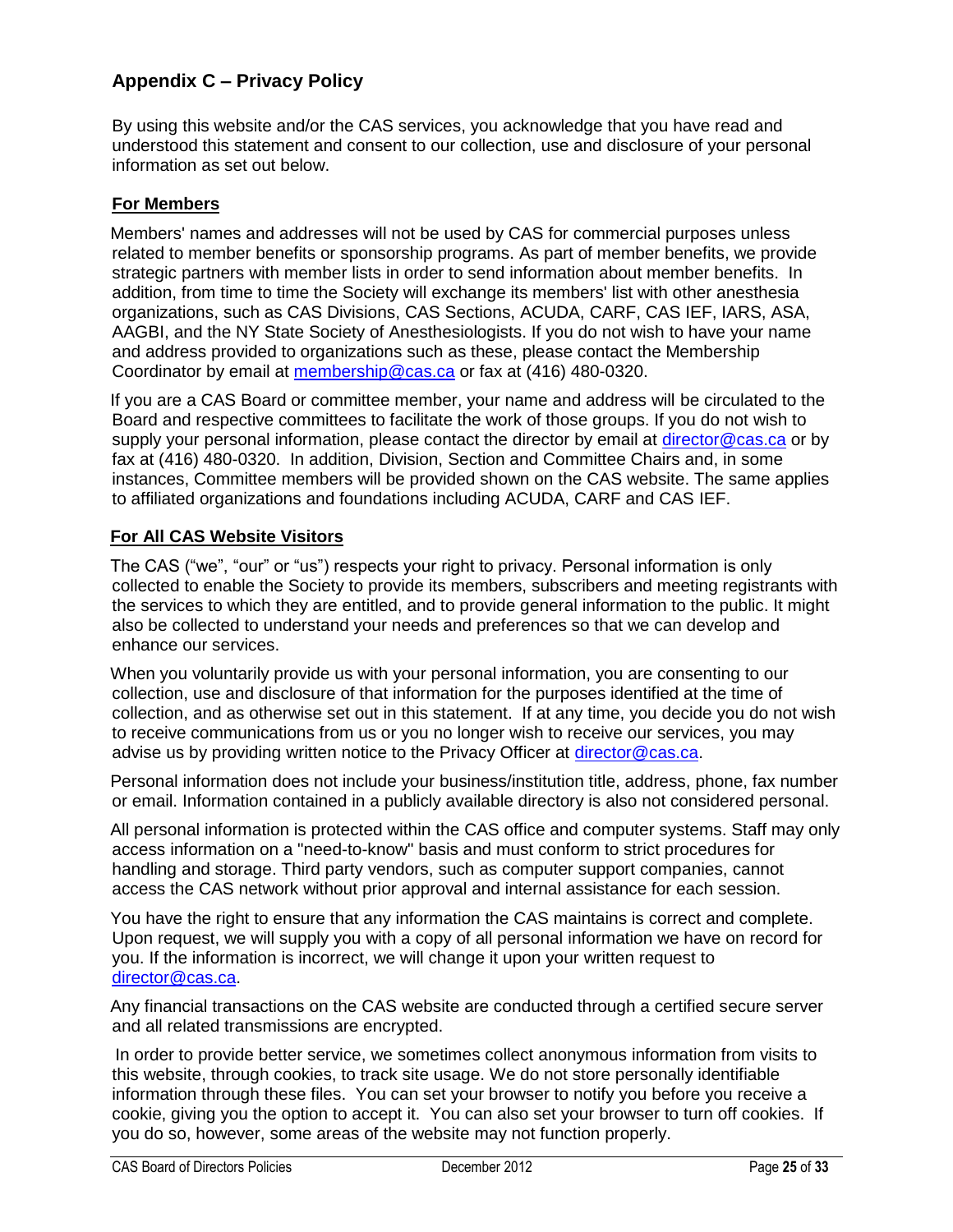We only collect personal information about you that we consider necessary for achieving an identified purpose. We do not use or disclose your personal information for purposes other than those identified when we collect it, or as otherwise set out in this statement. We will obtain your consent if we want to use your personal information for purposes not identified at that time or in this statement.

We will not disclose your personal information other than with your consent, unless permitted or required by law under applicable privacy laws, or as set out above regarding third-party vendors.

We will retain your personal information only as long as required to fulfill the purposes we identified to you, unless a longer retention is permitted or required by law.

The privacy rules, security and content of any site you link to from the CAS page are beyond our control and we are not responsible for them.

This policy may be updated from time to time. When we post changes to this policy, we will revise the "last updated" date at the top of this statement. If there are any material changes to the policy, a notice will be posted on this website's home page for thirty (30) days.

Questions regarding this policy, or about how your information is collected, used or disclosed, should be directed to the CAS Privacy Officer at [director@cas.ca.](mailto:director@cas.ca) The Privacy Officer is responsible for our compliance with the *Personal Information Protection and Electronic Documents Act* and other applicable privacy legislation.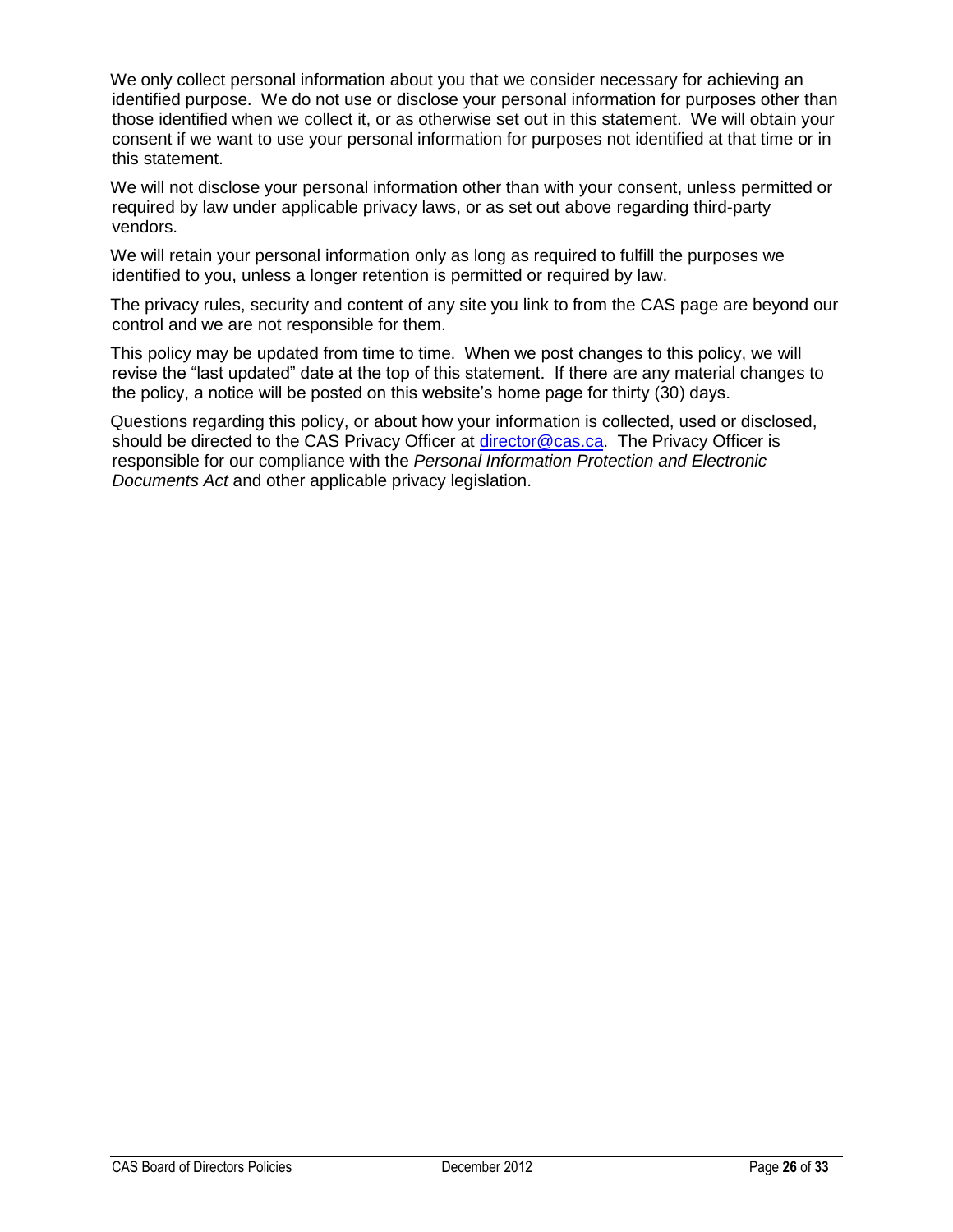# <span id="page-26-0"></span>**Appendix D – Website Use Policy**

### **1. Introduction**

The following terms and conditions are the Terms of Use for the website: [www.cas.ca](http://www.cas.ca/) (the "Site") made available by the Canadian Anesthesiologists Society ("CAS", "we", "us" or "our").

The purpose of the Site is to provide information, products, and services relating to CAS's mission, approach and initiatives.

The contents of the Site include, without limitation, all information, data, products, materials, services, software applications and tools, design elements, text, images, photographs, illustrations, audio and video contents, artwork, graphics contained therein or otherwise made available to you in connection therewith (collectively the "Contents") and, unless the context clearly requires otherwise, or we explicitly say so in writing, the term "Site" includes all of the Contents.

These Terms of Use constitute a legally binding agreement between you and CAS regarding your use of and access to the Site.

These Terms of Use do not alter in any way the terms and conditions of any other agreement you may have with CAS, unless otherwise directed by CAS. If you breach any of these Terms of Use, your authorization to use the Site automatically terminates and you must immediately destroy any Contents in your possession and discontinue use of the Site.

### **2. Provision of the Site by CAS**

You acknowledge and agree that the form and nature of the Site may change from time to time without prior notice to you.

You acknowledge and agree that CAS may stop (permanently or temporarily) providing the Site (or any features within the Site) to you or to users generally, at CAS's sole discretion, without prior notice to you. You may stop using the Site at any time. You do not need to inform CAS when you stop using the Site or any of its features.

You acknowledge and agree that if CAS disables access to your member account, you may be prevented from accessing the Site, your account details or any files or other content which is contained in your account.

### **3. Use of the Site by You**

Your use of the Site is subject to all applicable local, provincial, state and federal laws and regulations. You may not use, allow, or enable others to use the Site, or knowingly condone use of the Site by others, in any manner that is, attempts to, or is likely to:

- Be obscene, fraudulent, defamatory, libelous, indecent, discourteous, racially or ethnically offensive, harassing, threatening, abusive, pornographic or discriminatory;
- Affect us adversely or reflect negatively on us, the Site, our goodwill, name or reputation or cause duress, distress, or discomfort to us or anyone else, or discourage any person, firm, or enterprise from using all or any portion, features, or functions of the Site, or from advertising, linking, or becoming a supplier to us in connection with the Site;
- Send or result in the transmission of junk email, chain letters, duplicative or unsolicited messages, or so-called "spamming" and "phishing";
- Transmit, distribute, or upload content or programs that contain any viruses, Trojan horses, worms or other disabling devices or harmful components intended to damage,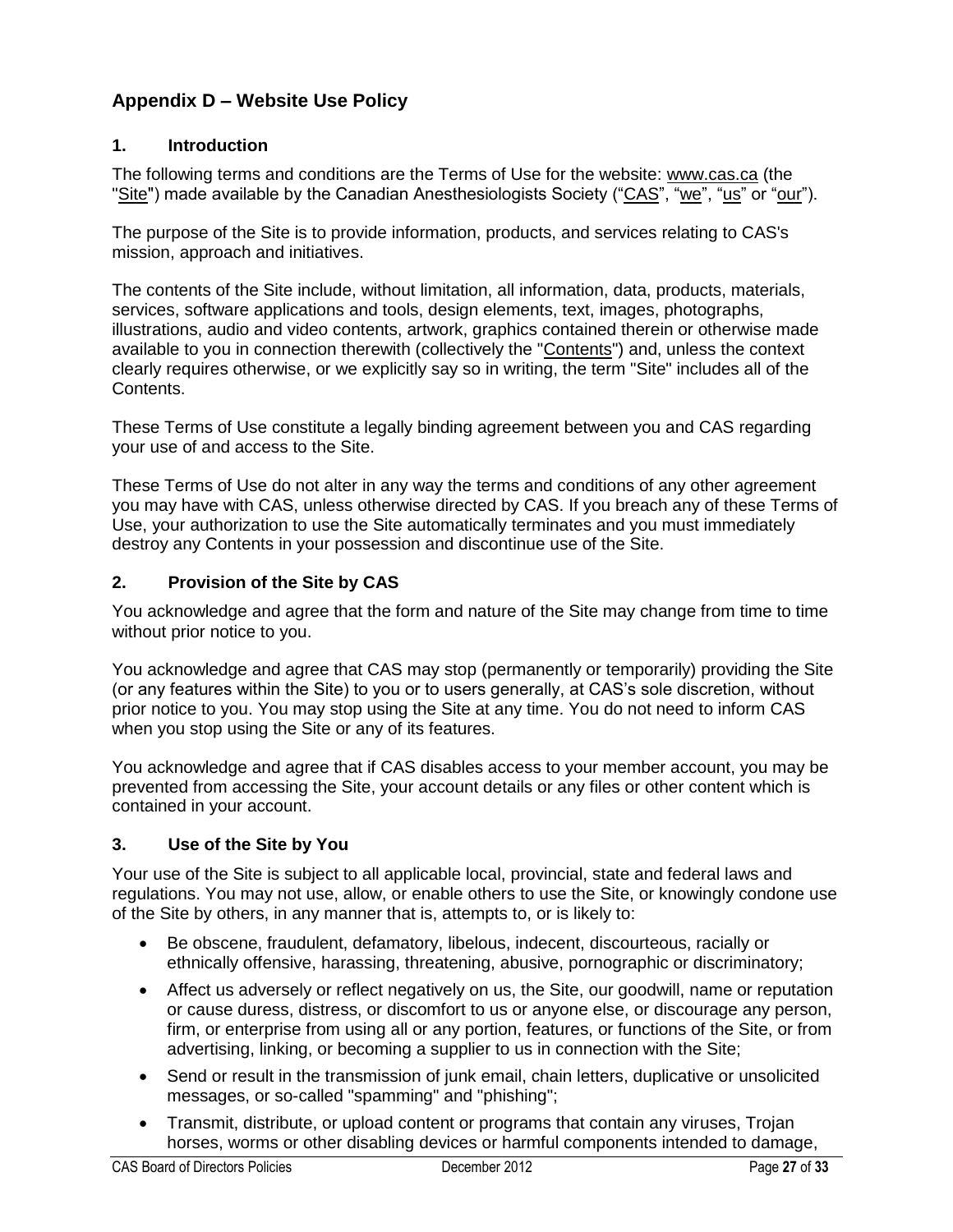detrimentally interfere with, surreptitiously intercept, or expropriate any system, data or personal information;

- Modify, disrupt, impair, alter, or interfere with the use, features, functions, operation, or maintenance of the Site or the rights or use and enjoyment of the Site by any other user;
- Advocate or encourage any illegal activity;
- Infringe upon or misappropriate the copyright, patent, trademark, trade secret, publicity rights or other intellectual property or proprietary rights of CAS or any third party;
- Violate the privacy of any individual, including users of the Site; or
- Violate any applicable local, provincial, state or national laws or regulations (anywhere in the world).

In order to access certain products and services or as part of the member account registration process, you may be required to provide information about yourself (such as identification or contact details). You agree that any registration information you give to CAS will always be accurate, correct and up to date.

Unless you have been specifically permitted to do so in a separate agreement with CAS, you agree that you will not reproduce, duplicate, copy, sell, trade or resell the Contents or any CAS products and services for any purpose.

You agree that you are solely responsible for (and that CAS has no responsibility to you or to any third party for) any breach of your obligations under these Terms of Use and for the consequences (including any loss or damage which CAS may suffer) of any such breach.

### **4. Accepting the Terms of Use and Additional Terms**

By accessing and using the Site in any manner, you acknowledge that you have read these Terms of Use and all of the terms and conditions contained herein. Before continuing to use the Site, please read these Terms of Use and contact us if you have any questions.

CAS reserves the right to amend, modify and supplement these Terms of Use from time to time as it sees fit with additional terms and conditions that govern certain information, content, products and services made available to you via the Site ("Additional Terms"). By accessing and using the Site, you accept and agree to comply with and be bound by such Additional Terms. Please review these Terms of Use from time to time to ensure that you are aware of and understand any Additional Terms.

The Additional Terms, the Privacy Statement and the Copyright Statement (located on the Site) are hereby incorporated by reference into these Terms of Use and form part of the legally binding agreement between you and us. To the extent that there is a conflict between these Terms of Use and any Additional Terms, the Additional Terms shall govern. These Terms of Use will remain in full force and effect as long as you are a user of the Site and, in the event of termination of any product, service or feature, you will still be bound by your obligations under these Terms of Use, the Privacy Statement, the Copyright Statement and any Additional Terms.

### **5. Click-Through Agreements**

Before you use certain areas of the Site, you may be asked to indicate your acceptance of certain special terms and conditions by clicking on a button marked "OK" or "I agree." Any special terms and conditions to which you agree will supplement and amend these Terms of Use. In particular, the Site provides a link to members to SpringerLink.com for access to the *Canadian Journal of Anesthesia*. By accessing SpringerLink.com, you agree to these Terms of Use and any Additional Terms and special terms and conditions associated with SpringerLink.com or the *Canadian Journal of Anesthesia*.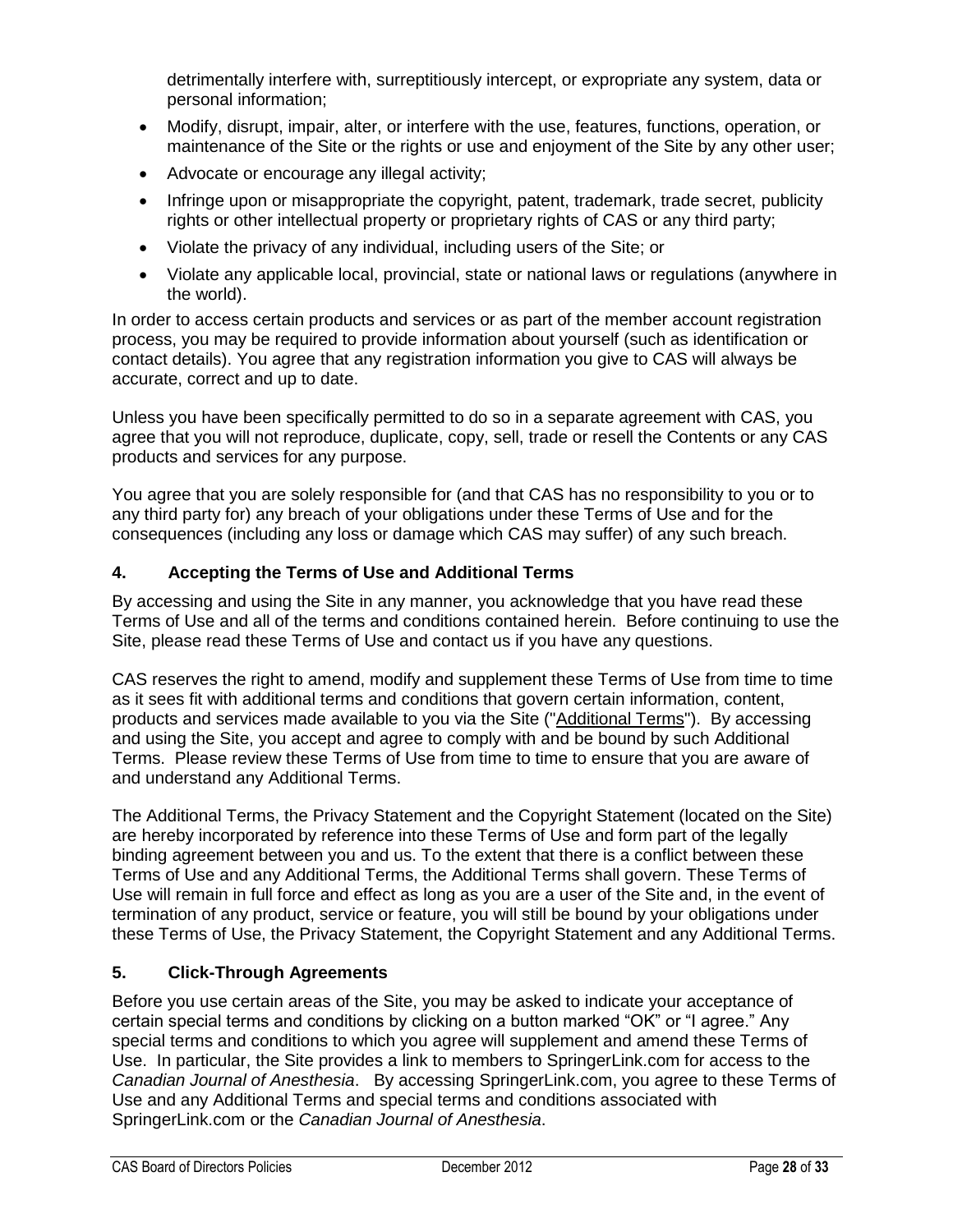### **6. Links to Third-party Sites**

Use of certain links on the Site will direct you away from the Site to third-party websites. Such third-party websites are not under the control of CAS, and CAS is not responsible for the contents of any such website or any link contained in such website. The third-party links included on the Site are provided for your convenience, and the inclusion of such links does not imply a recommendation or endorsement by CAS of any such website or the products or services offered therein.

### **7. Privacy and Personal Information**

For information about CAS's treatment and protection of personal information, please read our privacy policy at www.cas.ca/English/Privacy. This policy explains how CAS treats your personal information, and protects your privacy when you use the Site.

### **8. Ownership of Intellectual Property Rights**

The Site together with all trademarks and other intellectual property displayed, distributed, or otherwise made available via the Site, is the exclusive property of CAS, and its successors, assigns, licensors, and/or suppliers. Unless you have agreed otherwise in writing with CAS, nothing in these Terms of Use gives you a right to use any of the Contents, CAS's trademarks or other intellectual property of CAS. You may not assign or transfer any of the Contents and you may not grant a license to use or access the Site to any party.

You may use the Site and the Contents solely for your non-commercial and limited personal use and for no other purposes.

No information or statement contained in these Terms of Use or the Site shall be construed as conferring, directly or by implication, estoppel or otherwise, any license or right under any patent, copyright, trade mark, or other intellectual property right of CAS or any third party. You must not alter, delete, or conceal any copyright or other notices contained on the Site, including notices on any of the Contents that you are permitted to download, transmit, display, print, or reproduce from the Site.

You may not allow any third party (whether or not for your benefit) to reproduce, modify, create derivative works from, display, perform, publish, distribute, disseminate, broadcast or circulate to any third party (including, without limitation, on or via a third-party website), or otherwise use, any Contents without the express prior written consent of CAS or its owner if CAS is not the owner.

Any unauthorized or prohibited use of any Contents may subject you to civil liability, criminal prosecution, or both, under applicable federal, provincial, state and local laws.

You may not create a link to the Site without CAS's prior permission. We may, however, if requested, grant a limited, nonexclusive right to create a link to the Site provided that such link is to the entry page of the Site and does not portray CAS or any of its activities or services in a false, misleading, derogatory, or otherwise negative manner.

The limited rights granted to you under these Terms of Use may be revoked by CAS at any time for any reason whatsoever.

Links to third-party websites on the Site are provided solely as a convenience to you. If you use these links, you will leave the Site. CAS does not control and is not responsible for any of such third-party websites, their content or their policies, including, without limitation, privacy policies or lack thereof. CAS does not endorse or make any representations about such third-party websites or any information, software, products and services located there, or any results that may be obtained from using such software, products and services. If you decide to access any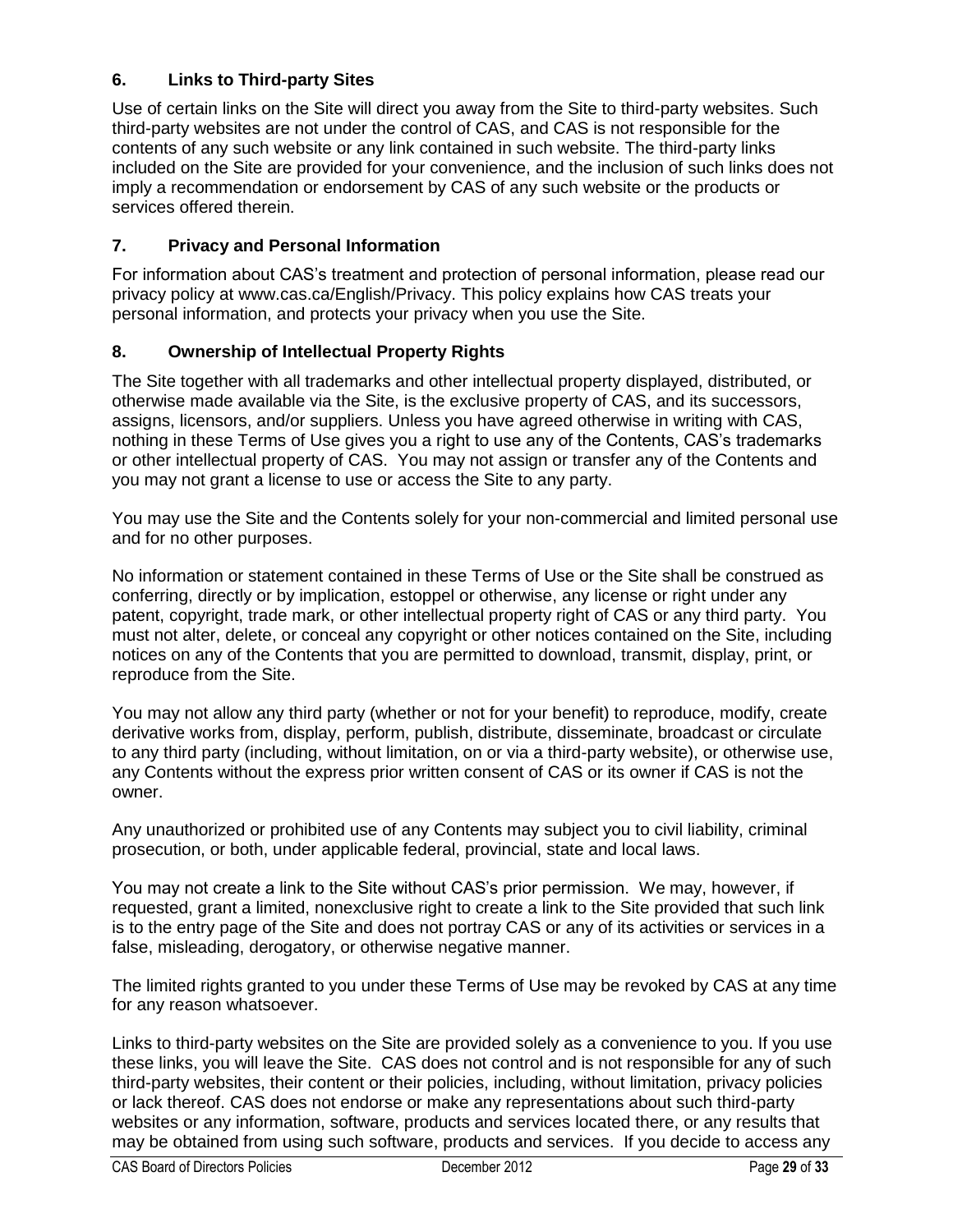of the third-party websites linked to the Site, you do so entirely at your own risk. You acknowledge and agree that CAS shall not be responsible or liable, directly or indirectly, for any damage or loss caused or alleged to be caused by, or in connection with the use of or reliance on any such third-party websites.

### **9. Intellectual Property Infringement**

We take intellectual property rights, both our own and others, very seriously.

If you are an owner of intellectual property (or the owner's authorized agent) and believe that any of the Contents or the Site infringes your intellectual property, please notify us using the following procedure:

Please send a written notice of intellectual property infringement to our Executive Director:

Executive Director Canadian Anesthesiologists Society 1 Eglinton Avenue East, Suite 208 Toronto, Ontario, M4P 3A1 Canada

In your written notice, please provide the following information:

- Identification of the intellectual property claimed to have been infringed;
- Identification of the Contents that you claim are infringing your intellectual property;
- Information sufficient to permit us to contact you, such as an address, telephone number, and, if available, an electronic mail address at which you may be contacted;
- A statement that you believe that use of the Contents in the manner complained of is not authorized by the owner, its agent, or the law; and
- A statement that the information in the notification is accurate, and under penalty of perjury, that you are the owner or are authorized to act on behalf of the owner of an exclusive right that is allegedly infringed.

### **10. Third-party Information**

Any third-party content, data or publications made available through the Site are furnished by CAS on an "as is" basis for your convenience and information.

Any opinions, advice, statements, services, offers, or other information made available by third parties, including program hosts, information providers, or any user of the Site, are those of the respective author(s) or publisher(s) and not of CAS.

CAS DISCLAIMS ANY WARRANTY OR REPRESENTATION, EITHER EXPRESS OR IMPLIED, THAT THE INFORMATION IN SUCH PUBLICATIONS IS ACCURATE OR COMPLETE.

### **11. No Warranty**

YOU EXPRESSLY UNDERSTAND AND AGREE THAT YOUR USE OF THE SITE IS AT YOUR SOLE RISK AND THAT THE SITE AND THE CONTENTS ARE PROVIDED "AS IS" AND "AS AVAILABLE."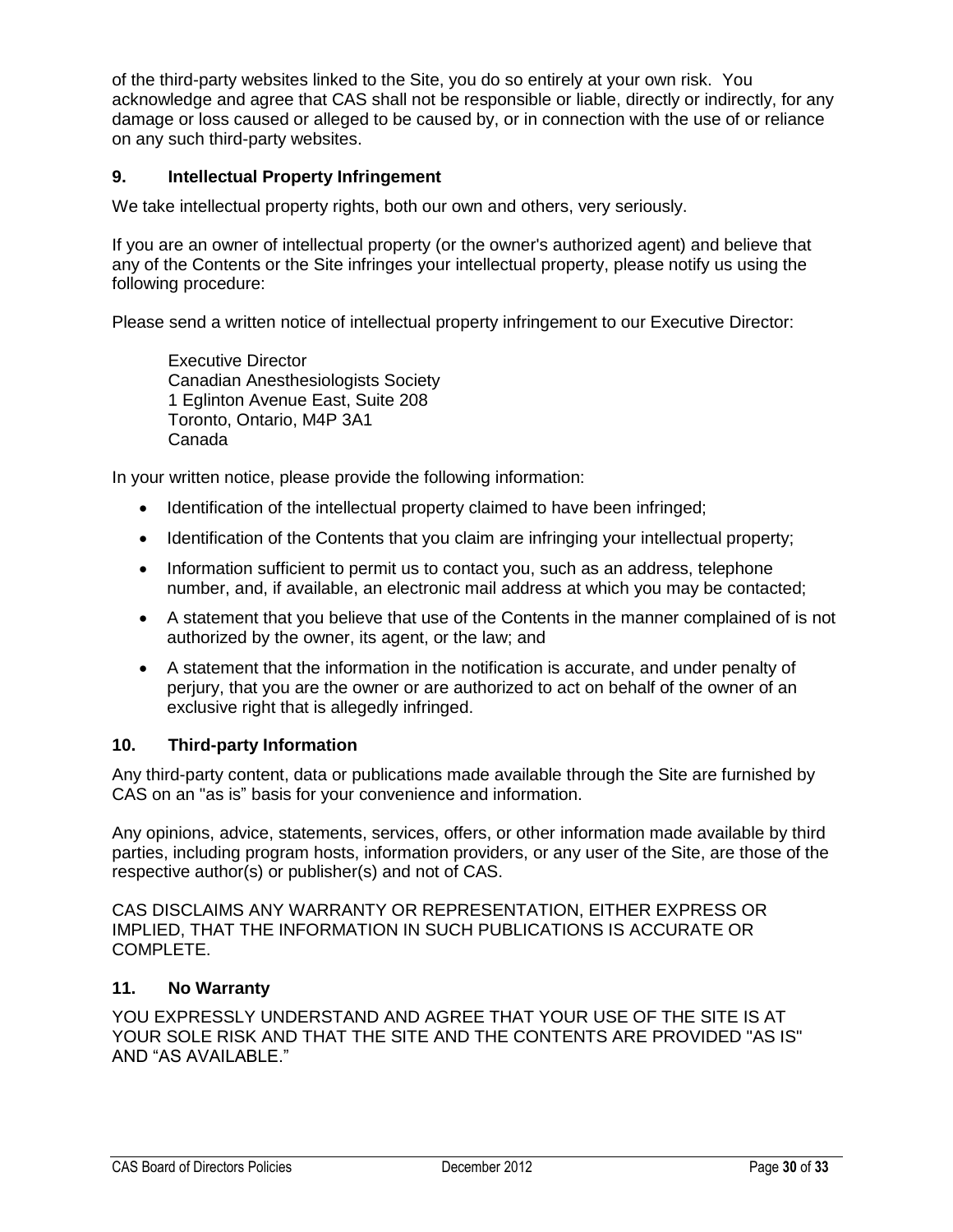IN PARTICULAR, CAS AND ITS LICENSORS DO NOT REPRESENT OR WARRANT TO YOU THAT:

- (a) YOUR USE OF THE SITE WILL MEET YOUR REQUIREMENTS,
- (b) YOUR USE OF THE SITE WILL BE UNINTERRUPTED, TIMELY, SECURE OR FREE FROM ERROR,
- (c) ANY INFORMATION OBTAINED BY YOU AS A RESULT OF YOUR USE OF THE SITE WILL BE ACCURATE OR RELIABLE, AND
- (d) THAT DEFECTS IN THE OPERATION OR FUNCTIONALITY OF ANY SOFTWARE PROVIDED TO YOU AS PART OF THE SITE WILL BE CORRECTED.

ANY MATERIAL DOWNLOADED OR OTHERWISE OBTAINED THROUGH THE USE OF THE SITE IS DONE AT YOUR OWN DISCRETION AND RISK AND THAT YOU WILL BE SOLELY RESPONSIBLE FOR ANY DAMAGE TO YOUR COMPUTER SYSTEM OR OTHER DEVICE OR LOSS OF DATA THAT RESULTS FROM THE DOWNLOAD OF ANY SUCH MATERIAL.

NO ADVICE OR INFORMATION, WHETHER ORAL OR WRITTEN, OBTAINED BY YOU FROM CAS OR THROUGH OR FROM THE SITE SHALL CREATE ANY WARRANTY NOT EXPRESSLY STATED IN THESE TERMS OF USE.

CAS FURTHER EXPRESSLY DISCLAIMS ALL WARRANTIES AND CONDITIONS OF ANY KIND, WHETHER EXPRESS OR IMPLIED, INCLUDING, BUT NOT LIMITED TO THE IMPLIED WARRANTIES AND CONDITIONS OF MERCHANTABILITY, FITNESS FOR A PARTICULAR PURPOSE AND NON-INFRINGEMENT.

### **12. Limitation of Liability.**

SUBJECT TO SECTION 11 ABOVE, YOU EXPRESSLY UNDERSTAND AND AGREE THAT CAS, AND ITS LICENSORS SHALL NOT BE LIABLE TO YOU FOR:

- (a) ANY DIRECT, INDIRECT, INCIDENTAL, SPECIAL CONSEQUENTIAL OR EXEMPLARY DAMAGES WHICH MAY BE INCURRED BY YOU, HOWEVER CAUSED AND UNDER ANY THEORY OF LIABILITY INCLUDING, BUT NOT LIMITED TO, ANY LOSS OF PROFIT, LOSS OF GOODWILL OR BUSINESS REPUTATION, LOSS OF DATA SUFFERED, COST OF PROCUREMENT OF SUBSTITUTE GOODS OR SERVICES, OR OTHER INTANGIBLE LOSS; AND
- (b) ANY LOSS OR DAMAGE WHICH MAY BE INCURRED BY YOU, INCLUDING BUT NOT LIMITED TO LOSS OR DAMAGE AS A RESULT OF:
	- (i) ANY RELIANCE PLACED BY YOU ON THE COMPLETENESS, ACCURACY OR EXISTENCE OF ANY ADVERTISING, OR AS A RESULT OF ANY RELATIONSHIP OR TRANSACTION BETWEEN YOU AND ANY ADVERTISER OR SPONSOR WHOSE ADVERTISING APPEARS ON THE SITE;
	- (ii) ANY CHANGES WHICH CAS MAY MAKE TO THE SITE, OR FOR ANY PERMANENT OR TEMPORARY CESSATION IN THE PROVISION OF THE SITE (OR ANY FEATURES WITHIN THE SITE);
	- (iii) THE DELETION OF, CORRUPTION OF, OR FAILURE TO STORE, ANY CONTENT AND OTHER COMMUNICATIONS DATA MAINTAINED OR TRANSMITTED BY OR THROUGH YOUR USE OF THE SITE;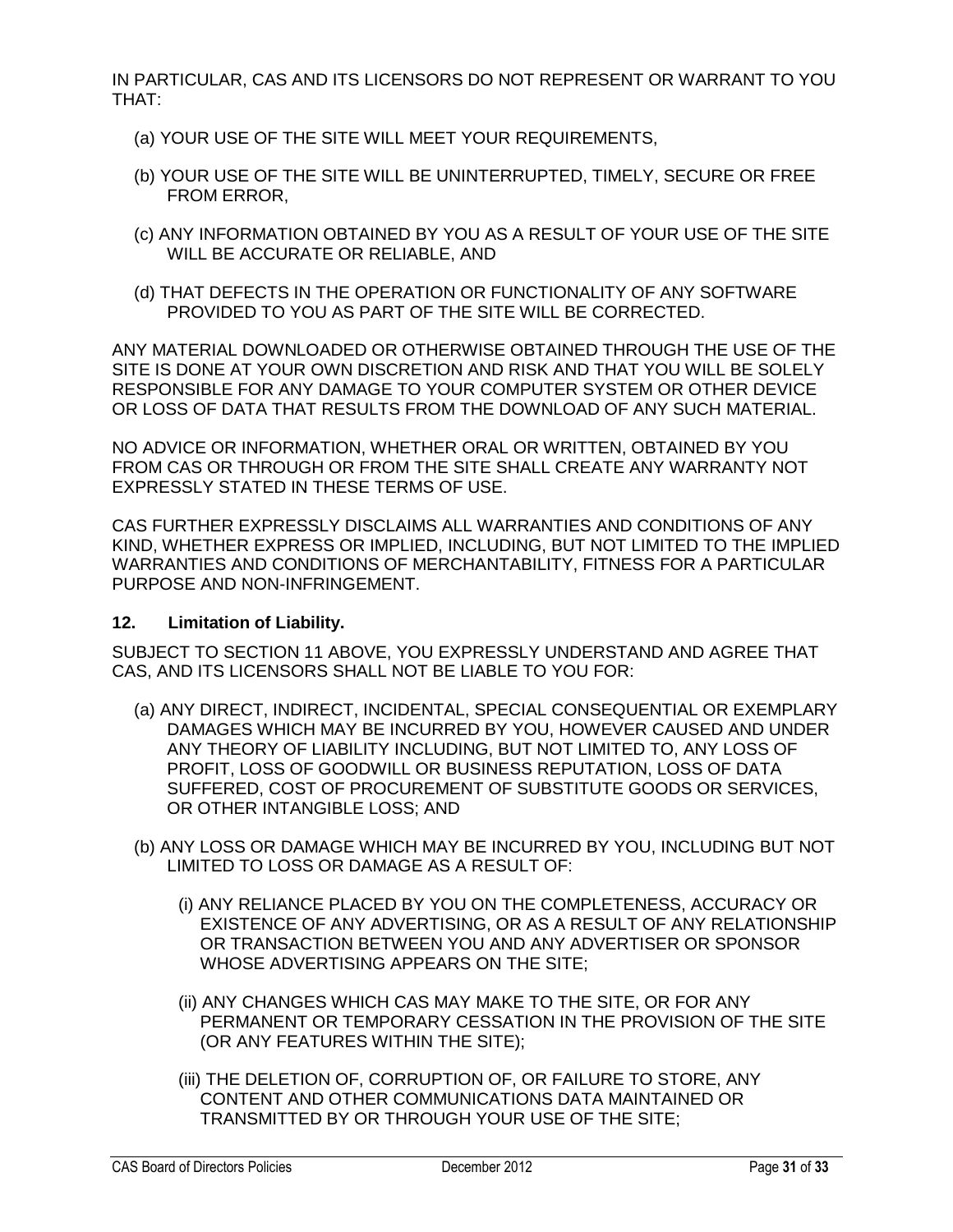- (iv) YOUR FAILURE TO PROVIDE CAS WITH ACCURATE MEMBER ACCOUNT INFORMATION;
- (v) YOUR FAILURE TO KEEP YOUR PASSWORD OR MEMBER ACCOUNT DETAILS SECURE AND CONFIDENTIAL.

THE LIMITATIONS ON CAS'S LIABILITY TO YOU IN THIS SECTION SHALL APPLY WHETHER OR NOT CAS HAS BEEN ADVISED OF OR SHOULD HAVE BEEN AWARE OF THE POSSIBILITY OF ANY SUCH LOSSES ARISING.

#### **13. Termination**

We may terminate your use of the Site and/or access to the Contents, features, functionality, products and services made available in connection therewith, at any time and for any reason, with or without cause, without prior notice to you and without any liability or further obligation of any kind whatsoever to you or any other party.

If you want to terminate your account with CAS, you may do so by closing your account, where CAS has made this option available to you.

CAS may, at any time, terminate your use of the Site if:

- (a) You have breached any provision of these Terms of Use (or have acted in a manner which clearly shows that you do not intend to, or are unable to comply with, the provisions of the Terms of Use);
- (b) CAS is required to do so by law (for example, where the provision of the Site to you is, or becomes, unlawful);
- (c) the partner with whom CAS offered the services to you has terminated its relationship with CAS or ceased to offer the services to you;
- (d) CAS is transitioning to no longer providing the Site to users in the country in which you are resident or from which you use the Site; or
- (e) The provision of the Site to you by CAS is, in CAS's opinion, no longer commercially viable.

When these Terms of Use come to an end, all of the legal rights, obligations and liabilities that you and CAS have benefited from, been subject to (or which have accrued over time while the Terms of Use have been in force) or which are expressed to continue indefinitely, shall be unaffected by such termination.

### **14. Indemnification**

You agree to indemnify, defend, and hold harmless CAS and its successors and assigns, and any of their respective officers, directors, employees, members, agents, representatives, licensors, advertisers, and suppliers from any liability, loss, claim, and expense (including reasonable legal fees) related to (a) your violation of these Terms of Use, and (b) your use of the Site.

We reserve the right to assume, at our sole expense, the exclusive defense and control of any such claim or action and all negotiations for settlement, or compromise, and you agree to fully cooperate with us in the defense of any such claim, action, settlement or compromise negotiations, as we may request.